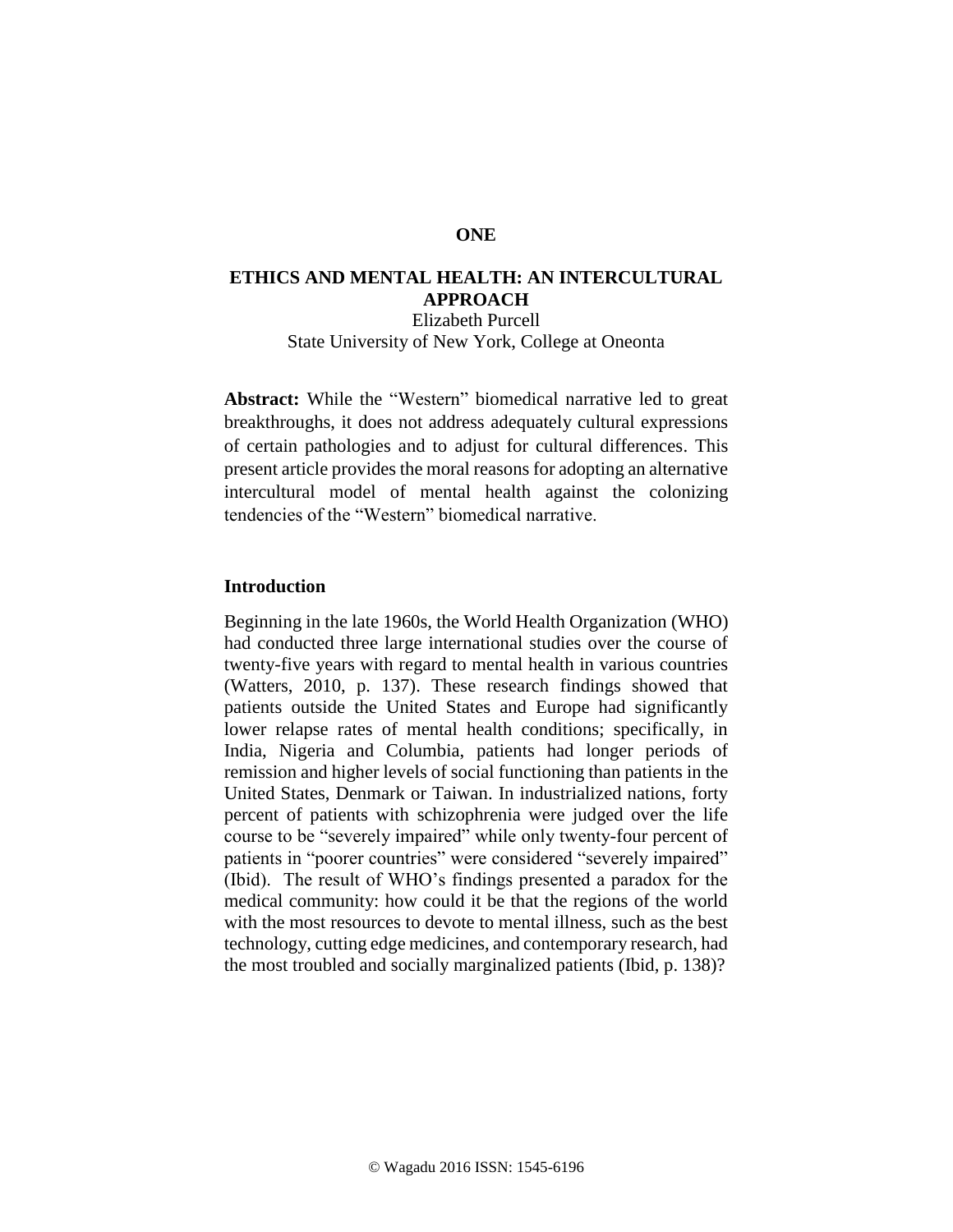Around the same time, anthropologist Juli McGruder (2004) had studied the families of individuals with schizophrenia in Zanzibar for over two decades. While the Zanzibar population is predominantly Muslim, the people often make use of Swahili spiritpossession beliefs to explain the actions of someone not conforming to social norms. This violation of social norms could be as mild as a sister lashing out at a brother, but also as extreme as an individual experiencing psychotic delusions. McGruder found that these beliefs served a useful function in mental health treatment: the beliefs provided a variety of socially accepted interventions and ministrations that kept the individual within the family and kinship group. Unlike the "Christian sense" of "casting out demons," McGruder realized that the families would coax the spirits with "food and goods" or "song and dance." These beliefs had, in turn, unexpected benefits for the individual living with schizophrenia: when the illness went into remission, the person could retake his or her responsibilities in the kinship group (McGruder, 2004; Watters, 2010, ch. 3).

McGruder's research provided an interesting answer to this tension in WHO's findings: rather than "curing schizophrenia," McGruder determined that the spiritual beliefs of the families in Zanzibar maintained the individual's status within one's social group. Thus, this group cohesion enabled the individual to effectively manage the course of the illness. McGruder's research prompts some interesting questions with regard to the moral foundation of global public health. Global public health draws its legitimacy from its direct role in promoting human flourishing, whether that role is understood in terms of promoting social goods, promoting benefits to individuals and their communities, or eliminating the barriers of poverty to equal treatment. While there is broad agreement to this sense of justice in the abstract, McGruder's research points to the difficulty in effecting that justice in the concrete. In the particular case of mental health, a clinician must ask "am I being just to my client using this treatment?" The moral dimensions of this treatment may be understood to arise from a practioner's very familiar guiding principle: first, do no harm. The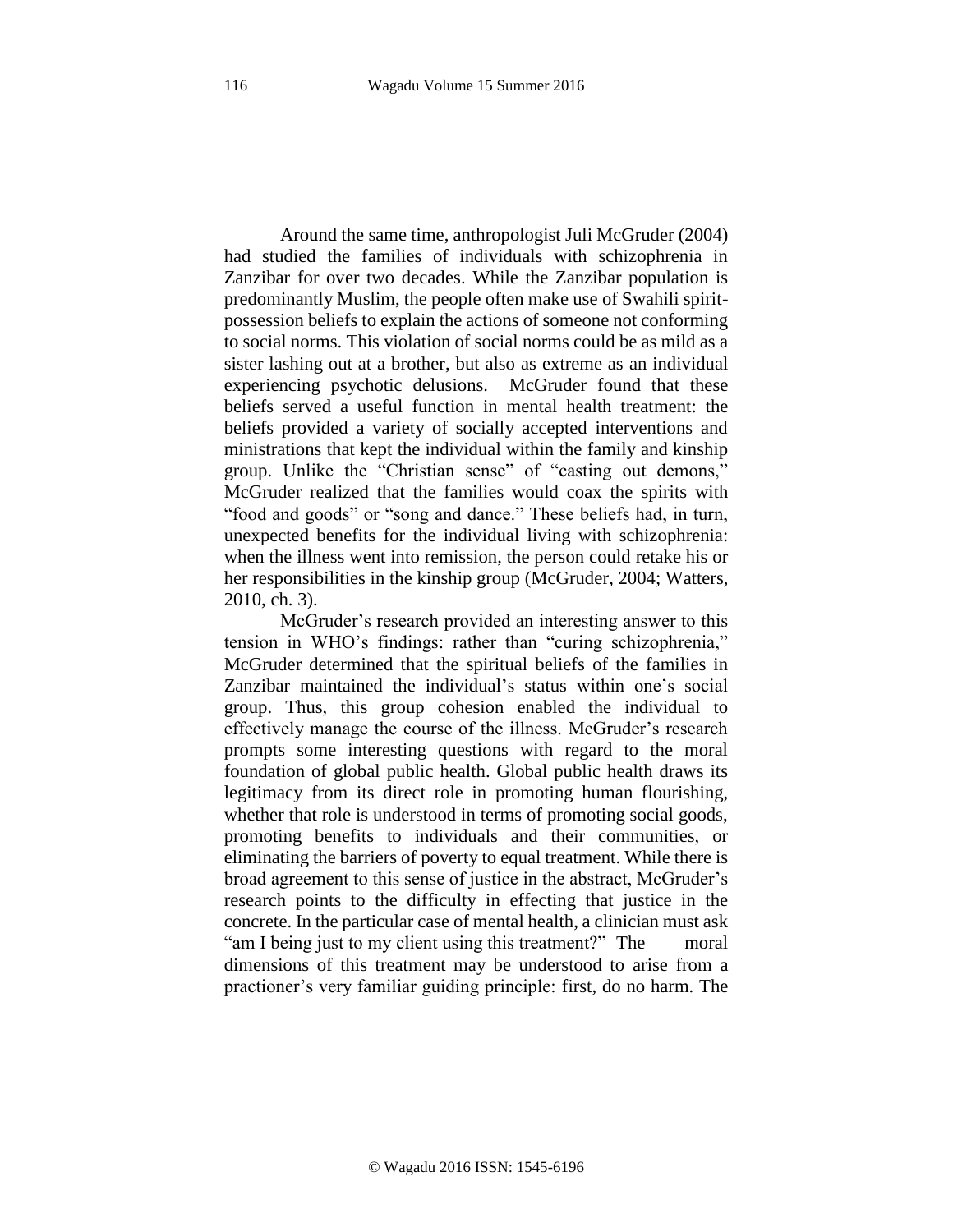*harm principle,* having originated in its modern form from John Stuart Mill's essay "On Liberty" (1869), assumes that individuals are generally in the best position to know what is in their own best interest, and not to respect their perspectives, is to do harm to their liberty. How to implement this core view, however, increasingly has been challenged in the case of mental health (Conly, 2014; Sunstein, 2013). On the one hand, most practioners have adopted the primary "Western" model of mental health. This model assumes that the practioner "knows best" and aims to cure the patient from disease using pharmacological drugs and the established practice of cognitive-behavioral therapy. This model sees the patient's perspective, relationships, social roles, and cultural beliefs as only secondary to treatment. On the other hand, in response to the dominant "Western" model, some practioners have adopted either the cultural competency model or the holistic model when treating their patients. While both of these secondary models try to incorporate elements of "culture" and nature into the healing process, both have been guilty of adopting the view that the practioner knows better than the patient. As a result, both risk maintaining the sorts of outcomes WHO found.

McGruder's research, moreover, illuminates the need for an overlooked alternative solution: the integrated model of mental health, which incorporates indigenous approaches to health promotion. This overlooked model explains and illuminates the features of mental health treatment not operative in standard ways of framing the debate over global healthcare. It illuminates the circumstances surrounding the families in Zanzibar. Furthermore, it offers wise guidance about effective efforts to prevent harmful practices and to endorse beneficial practices which enable human flourishing. The aim of this paper is to provide the moral reasons for adopting the integrated model of mental health in global healthcare. I do so by first providing an overview of the basic options of mental health, and then move on to describe the integrated model of care. I then characterize the moral issues at hand in each of these models, and finish with the consideration of whether we are morally obligated to adopt the integrated model.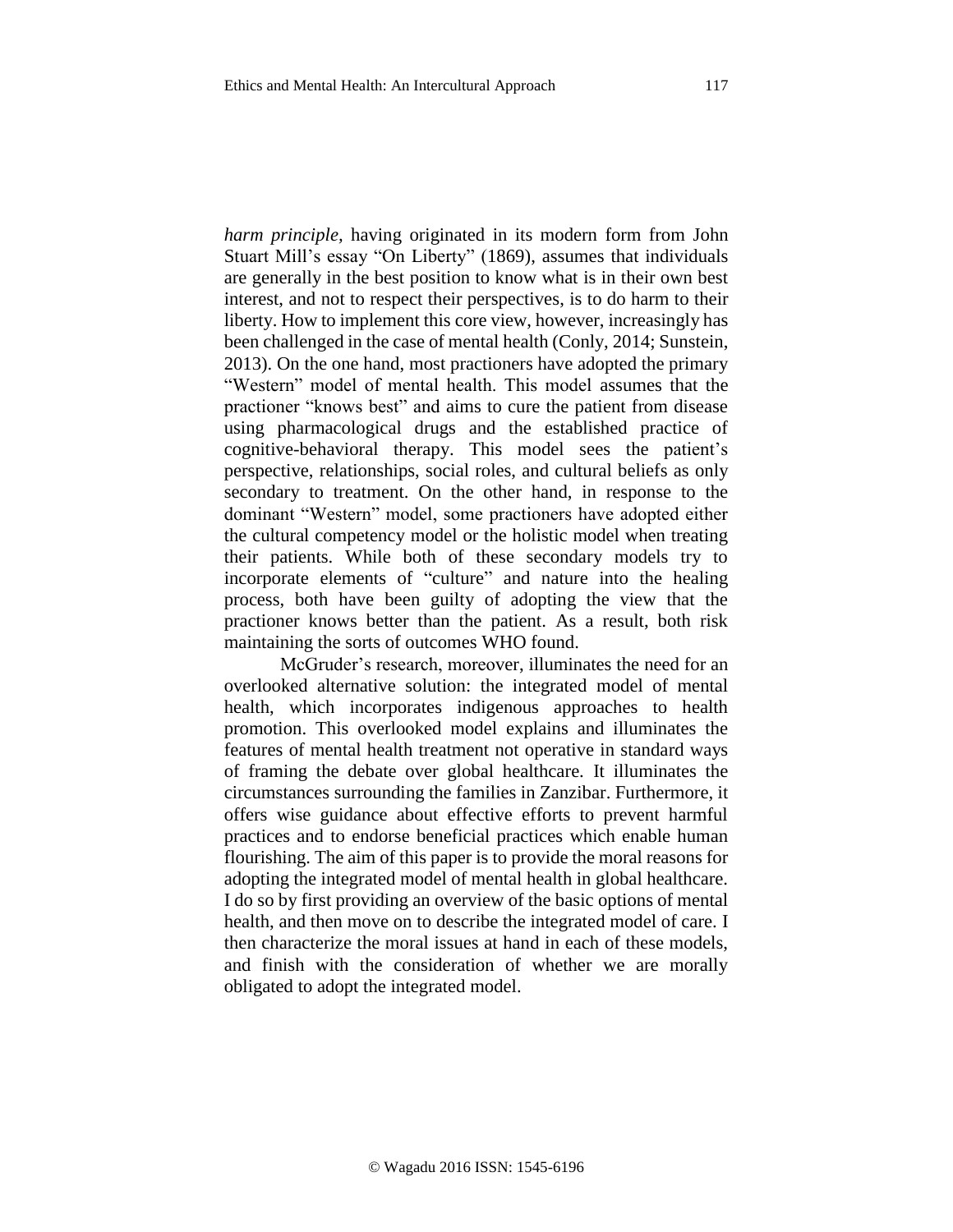## **The Basic Options**

The notion that one can attribute the cause of one's mental distress to a source in the brain is a relatively new idea. Over the last fifty years, this new biomedical narrative has been adopted by mental health practioners, and the resulting belief has been that if the disease is a "disease of the brain," then the individual with that condition "suffers from a broken brain" that must be fixed (Watters, 2010, pp. 172-3). As a result, this framework provides a proposed "solution" to each and every mental health "problem." It is this cognitive framework that provides the backdrop to the three most common options adopted by mental health practioners: the "Western" model, the Cultural Competency model and the Holistic model. The fourth option, the integrated model, by contrast, does not incorporate this biomedical narrative.

### *Option 1: The "Western" Medical Model*

Most people within the United States and Europe embrace the "Western" Medical Model of mental healthcare.<sup>1</sup> This model maintains the belief that there is a biological basis of psychic suffering. It is assumed that since there is a biological basis for suffering, this belief can be used to dispel prescientific myths and harmful stigma. Thus, the DSM-IV describes "real disorders of the mind" and recommends that practioners should treat "mental illness" like a "brain disease" over which the patient has little choice or responsibility (Lustick, 2015). Specifically, Bracken et al. (2012) argue that this model of the mind commits itself to the following three assumptions:

l

<sup>&</sup>lt;sup>1</sup> Not all "Western" countries embrace the "Western Model." For example, France is creating an alternative DSM 5 manual in psychiatry. Additionally, New Zealand's counseling services depart from the traditional services of the "Western Model." Please see Lane's article, "Anti-DSM Sentiment Rises in France" and Joyce's "Focus on Psychiatry in New Zealand," which discuss these alternatives in more depth.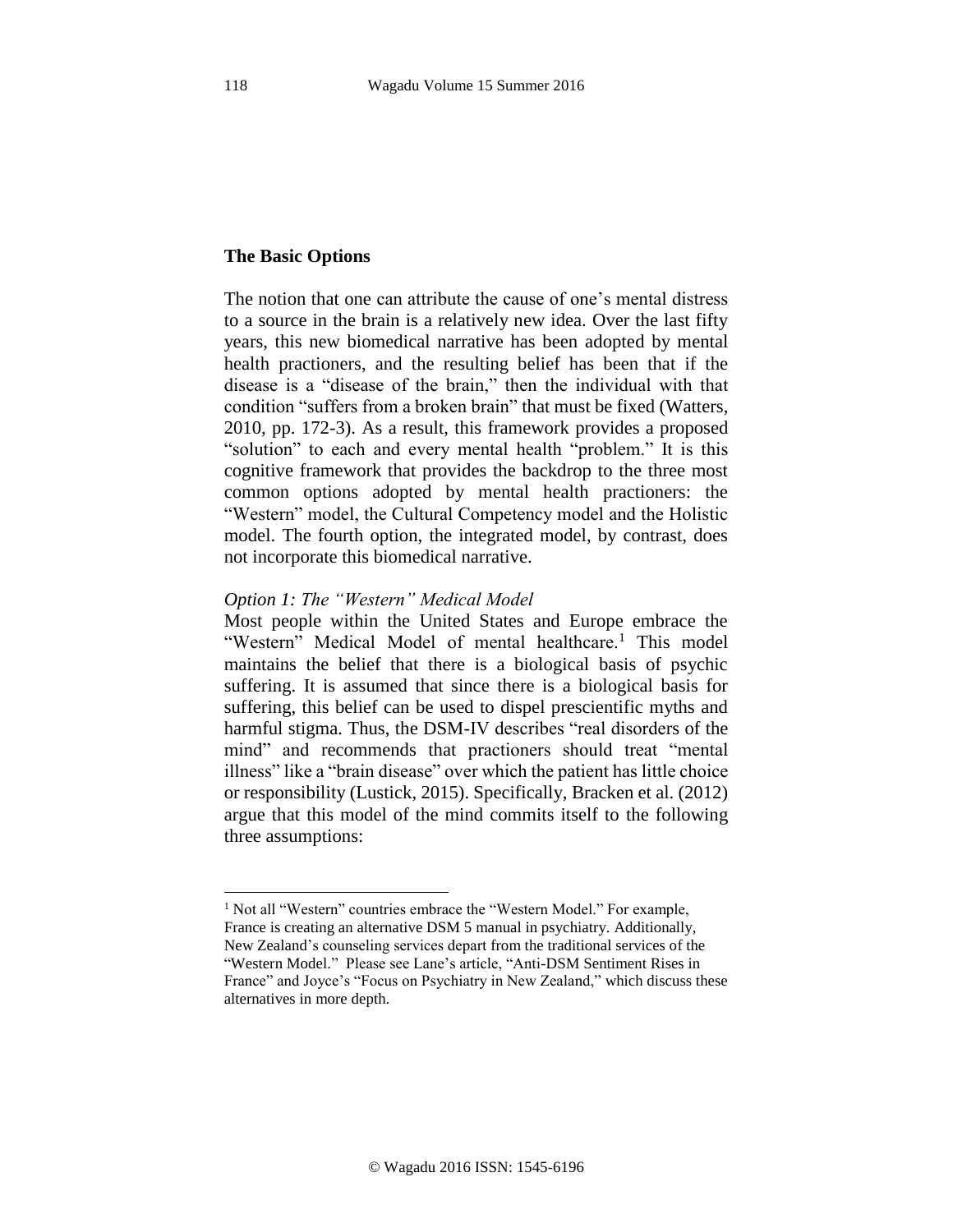- (a) Mental health problems arise from faulty mechanisms or processes of some sort, involving abnormal physiological or psychological events occurring within the individual.
- (b) These mechanisms or processes can be modelled in causal terms. They are not context-dependent.
- (c) Technological interventions are instrumented and can be designed and studied independently of relationships and values (p. 430).

These assumptions provide a working picture of mental health that can be mapped and categorized with the "same causal logic used in the rest of medicine, and our interventions can be understood as a series of discrete treatments targeted at specific syndromes or symptoms" (Ibid).

#### *Option 2: The "Cultural Competency" Model*

Some healthcare practioners have argued for a model that takes into account the socio-cultural factors of the patient such as personal identification, language, thoughts, communications, actions, customs, beliefs, and values often specific to ethnic, racial, religious, geographic or other social groups (*NIH*). Known as the "cultural competency" model, this model acknowledges that cultural factors are crucial to diagnosis, treatment, and care. Furthermore, the cultural competency model recognizes that cultural factors can shape a patient's "health-related beliefs, behaviors, and values" (Kleinman & Benson, 2006, p. 1673). The overarching aim of the cultural competency model is to enable the healthcare provider to deliver "services that are respectful of and responsive to the health beliefs, practices and cultural and linguistic needs of diverse patients" (*NIH*).

An example that illustrates the cultural competency framework is the "It all Starts at the Front Desk" list of procedures provided by the NIH National Center for Cultural Competence. In this list, providers are instructed to develop policies and procedures for their staff to follow such as when the staff encounters individuals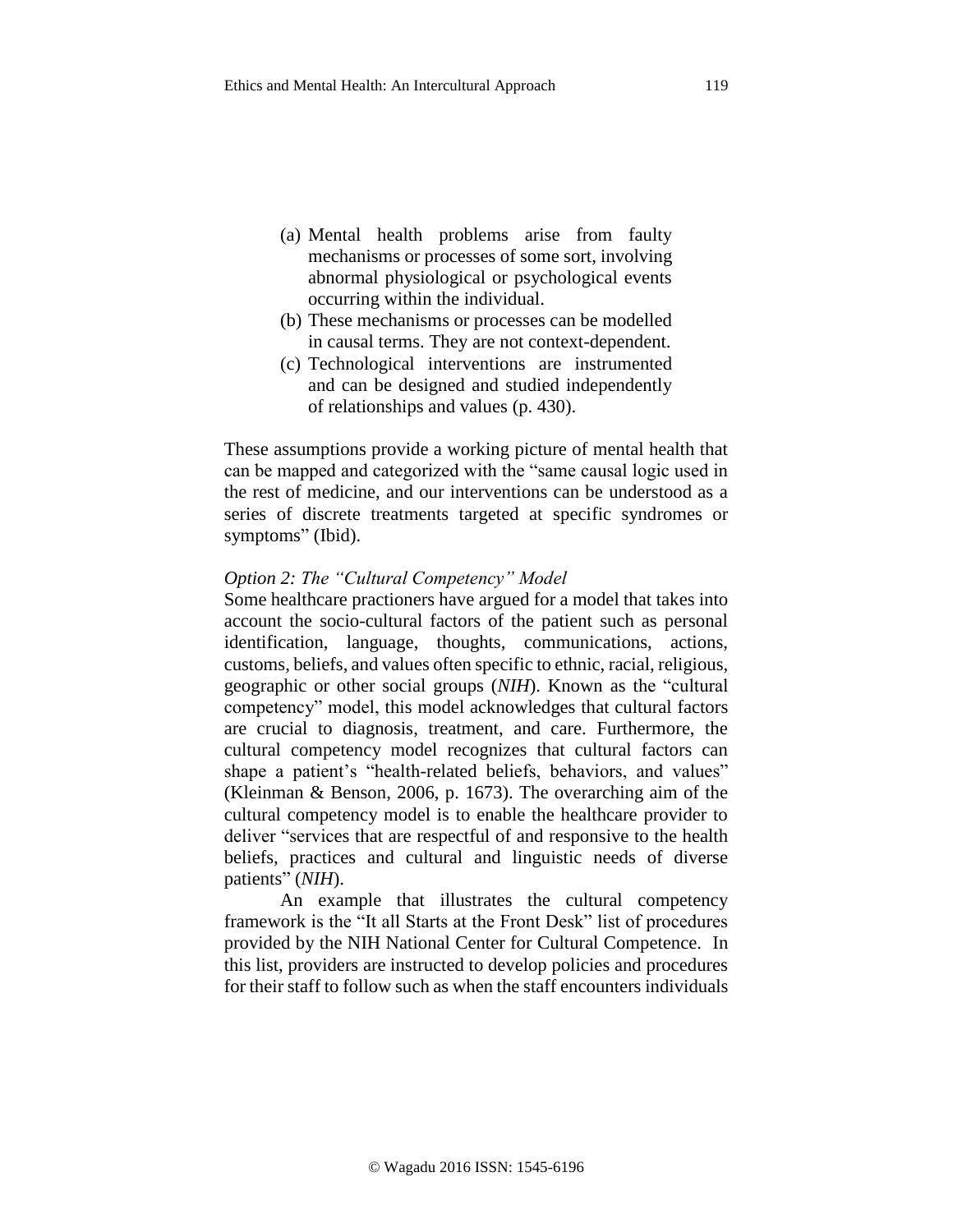who speak little or no English, have low literacy level, or may be "hearing impaired" (*NCC*). Thus, the cultural competency model acknowledges the challenges presented by different communities and recognizes the cultural traits and health difficulties particular to each racial and ethnic community and linguistic group (*NIH*).

### *Option 3: The Holistic Model*

The third option in mental health is the holistic model of health. Rather than focus on cultural-competency training, the holistic model incorporates spirituality and religion as essential components for the treatment of the individual diagnosed with the medical condition. Also known as the "biopsychosocial-spiritual model," the National Center for Cultural Competency (NCC) notes that holistic model holds to three key components in treatment:

- (i) Holistic health aims to treat individuals not only by treating specific symptoms but also by promoting the overall health of individuals, families and communities.
- (ii) Holistic health "recognizes that for some individuals and families, the experience of illness and pain may relate to spiritual concerns and that those concerns may manifest as physical or emotional symptoms."
- (iii) Holistic health emphasizes support and comfort for the individual and his or her family within the community.

The holistic model of health provides patients with opportunities to promote spiritual well-being as well as treating the "mind and body." The holistic model, however, has yet to become widespread practice in the medical field.

*Option 4: The Integrated Model*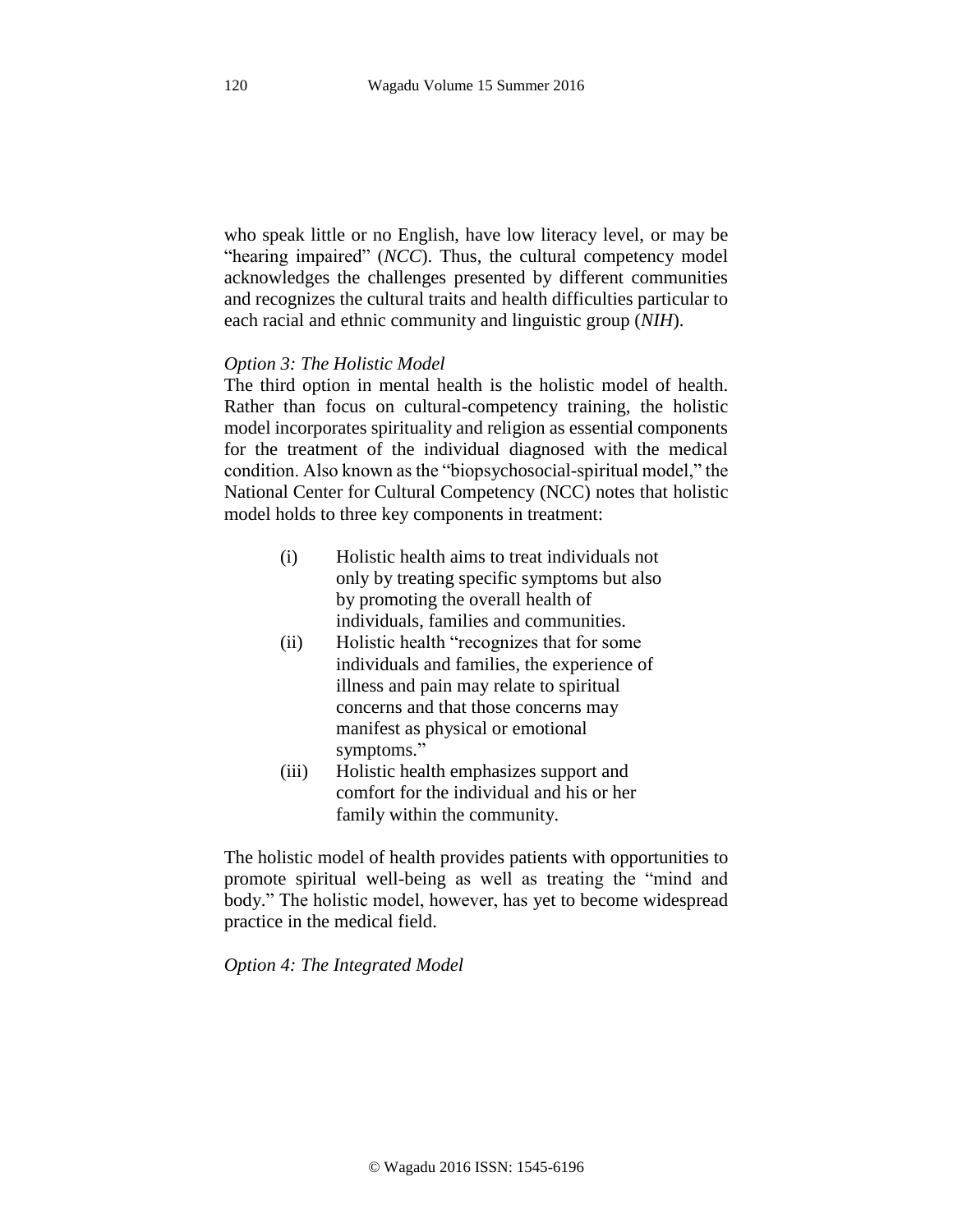Most discussions of global mental healthcare, specifically with reference to "developing countries," assume that the "Western" Model can be extended to indigenous groups. This assumption, however, has been shown to be false. Bodeker (2001) has observed that often one of four kinds of relationships between "modern" and "traditional" medicine develops in a region. The first relationship can be *monopolistic,* where "Western" medical doctors have the sole right and recognition from the government to practice. The second kind of relationship is *tolerant.* In this relationship, "traditional" medicine is allowed in practice, but it is not officially recognized or endorsed by the local or national government. The third relationship is *parallel* and offers a dual or plural system, in which separate components of the health system operate alongside each other. This relationship seems to be what has been adopted in South Africa, which allows the "Western" medical system, the allied health services (holistic), and African traditional healing (Lazarus, 2006, p. 534). The African traditional healing, however, has not yet been officially recognized by the government. The final relationship is *integrated.* This relationship differs from the holistic relation (Option 3) insofar as it integrates the local practices and customs of the individual with biochemistry, such as needed medications or surgery. This integration can occur at the levels of practice or education or both. For individuals "living in two worlds," an integrated model of practice or health education may promote overall health and well-being more successfully than relationships of the other three kinds.

Unlike the other options, the integrated model promotes the existential dimension of our daily living. Sandy Lazarus (2006) has argued that the biomedical narrative mistakenly treats health as a condition unconnected from the historical, social, political and economic institutions which shape an individual's everyday lived experience. A healthcare program that ignores these significant aspects is in danger of being unsuccessful in the long term. Moreover, Lazarus claims that treatment of mental health requires not only the neurobiological treatment of the individual, but also the proper understanding of the "indigenous knowledge," social support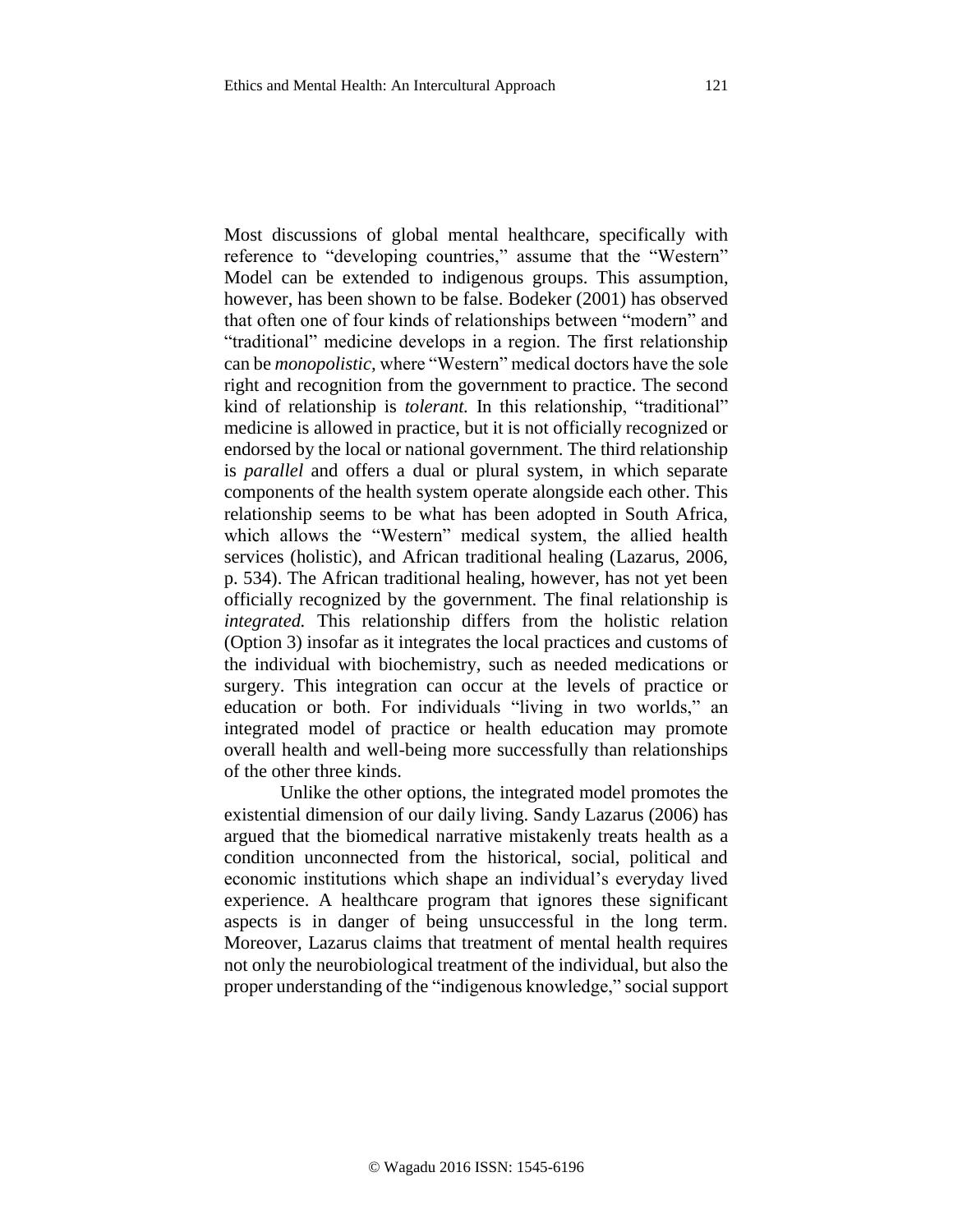group and community surrounding that individual. To do this, Lazarus argues that we must understand an individual's *lived world,*  which includes existentially meaningful aspects. Lazarus specifically defines *indigenous knowledge* as "knowledge that is held and used by a people who identify themselves as indigenous of a place based on a combination of cultural distinctiveness and prior territorial occupancy relative to a more recently arrived population with its own distinct and subsequently dominant culture" (2006, p. 524). This concept can be understood to describe locally relevant or community knowledge generated from peoples' experiences (Fasokun, Katahoire, & Oduaran, 2005). A patient's *worldview*, by contrast, describes the individual's perspective "through a combination of social, cultural, and individual histories and dynamics (Wilber, 2001; Lazarus, 2006, p. 524)."

While integrating indigenous knowledge into the practice of mental healthcare can be helpful, Lazarus cautions against generalizing indigenous knowledge across local contexts (2006, p. 528). The three other models have a tendency to overgeneralize certain frameworks whereas the integrated model has the ability to main respective differences. While many have contrasted indigenous knowledge systems against the "Western" model, Lazarus found that her work with indigenous groups often incorporated integrated approaches because these populations have had to learn to live and work in and with different worldviews (p. 530). This integrated approach to psychological and public health practice was first proposed as a "hybrid" approach by Duran and Duran (1995) and focused "particularly on the phenomenon of historical trauma in the Native American context" (as cited by Lazarus, 2006, p. 531). Duran and Duran argued that it is important for practioners to understand "the colonial history, particularly the 'colonization of the life world' of Native Americans, and the severe spiritual and psychological injury (the soul wound) and intergenerational trauma that has occurred as a result" (Ibid). Furthermore, healing as an integrated response to historical trauma should include strategies that celebrate a logic of difference and diversity.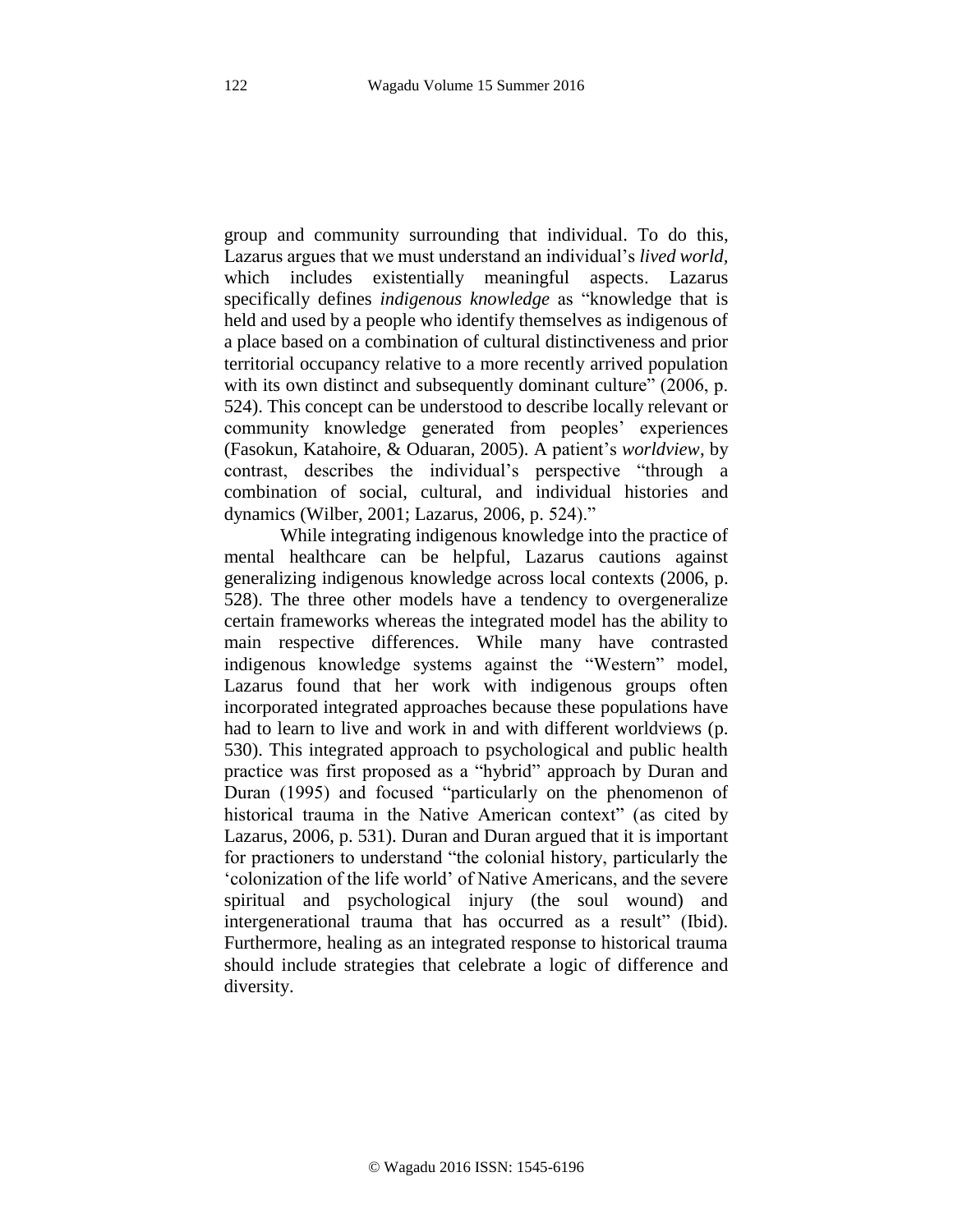#### **The Moral Implications**

In moving to evaluate these models, we return to the basic moral question of global healthcare: am I being just to my client using this treatment? Stated more weakly, one might ask: do we commit acts of moral harm when we do not acknowledge the lived world of the patient? Relatedly, we may ask several interconnected questions: am I promoting the best health for my client using this treatment? Do we have obligations for governments to recognize integrated or parallel forms of health treatment? Are we obligated to establish training and educational programs for practioners to enhance their knowledge of indigenous perspectives? Do we have obligations to provide treatment options that extend beyond the "Western" pharmacological basis? Although the integrated model does not resolve these moral questions directly, it has prescriptive implications. Minimally, I argue that it fares better than the standard three approaches.

Harm done to a patient within the psychiatric community is nothing new. The neglect, abuse and violence of many people with disabilities in medical communities are widespread problems that have been well documented (WHO, 2011; Mont, 2007). In 2015, Disability Rights International the documented cases of neglect and abuse in over 25 countries, which included children with disabilities having been tied to beds in mental institutions. Moreover, the gendered nature of disability itself causes women and girls with disabilities to be more vulnerable. Mathews, Rosenthal, Ahern, and Kurylo (2015), documented the differential medical treatment of girls and women within orphanages and institutions with Ukraine (pp. 22-23). In orphanages in the Kharkiv region, girls are often taken to medical centers to begin treatment to limit their sexual development. For women, Ukranian law allows for the sterilization of people with "psycho-social disorders" or "intellectual disabilities," and as a result many women with these conditions have been sterilized without consent after being given an abortion. In the 2016 statement by the United Nations Special Rapporteur for People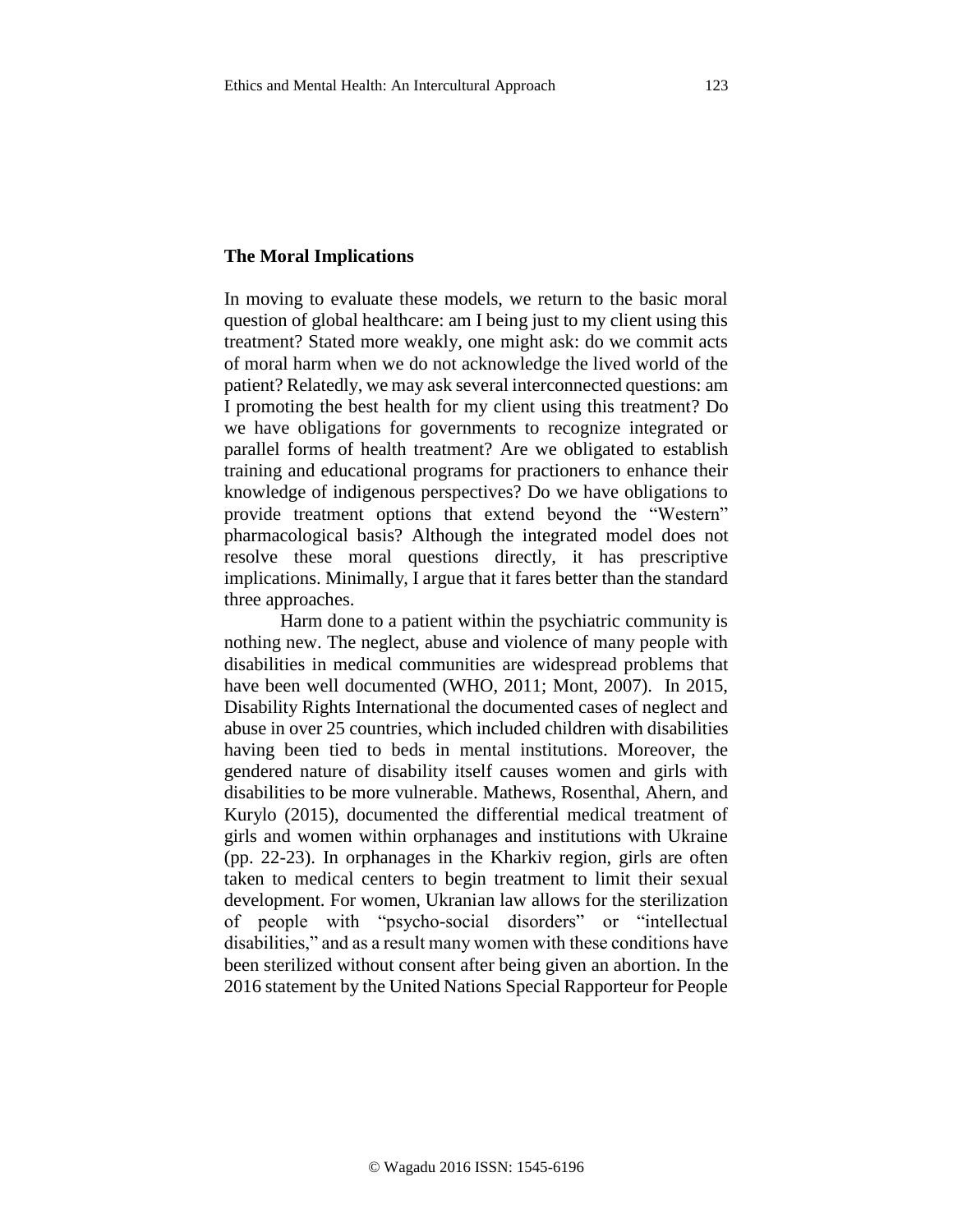with Disabilities, Ms. Devandas Aguilar argued that the situation of women and girls with disabilities is particularly precarious because many women and girls with disabilities do not have safe places to take part in open consultations with healthcare practioners.

Yet violence, abuse and neglect are not the only ways a patient can be harmed in the medical community. Because the relationship between the mental health practioner and the patient is a fragile relationship, a practioner must be careful not to *silence* the patient's lived perspective. Miranda Fricker (2007), a philosopher, argues that silencing is a type of epistemic injustice when the individual, who is in the role of listener, does not accord the speaker the standard authority to have one's assertions taken as truth-claims without cause. Silencing, particularly, addresses the prejudice against speakers from historically oppressed social groups. By extension, mental health practioners may be morally guilty of silencing their patients when they dismiss or ignore the perspective and lived stories of their patients in mental distress. An integrated approach would "give voice" to the patient in this fragile relationship and promote listening, rather than prescribing, in the therapeutic relationship.

The three models discussed earlier promote acts of silencing either directly or indirectly. The "Western" Model in particular promotes silencing patients in two ways. First, the "Western" model generally ignores the cultural framework animating a patient's life. This very framework may be pointing to differences in the cultural expression of the pathology. To illustrate this neglect of cultural framework consider a case of anorexia in Hong Kong. Dr. Sing Lee, a psychiatrist and researcher at the Chinese University of Hong Kong documented a rare and culturally specific form of anorexia nervosa in the 1980s and early 1990s. Unlike "American" anorexics, most of his patients did not intentionally diet nor did they express a fear of becoming fat. Rather, they complained of having bloated stomachs. As he was in the midst of publishing his finding that food refusal had a particular expression and meaning in Hong Kong, the public's understanding of anorexia suddenly shifted. On Nov. 24, 1994, a teenage anorexic girl named Charlene Hsu Chi-Yang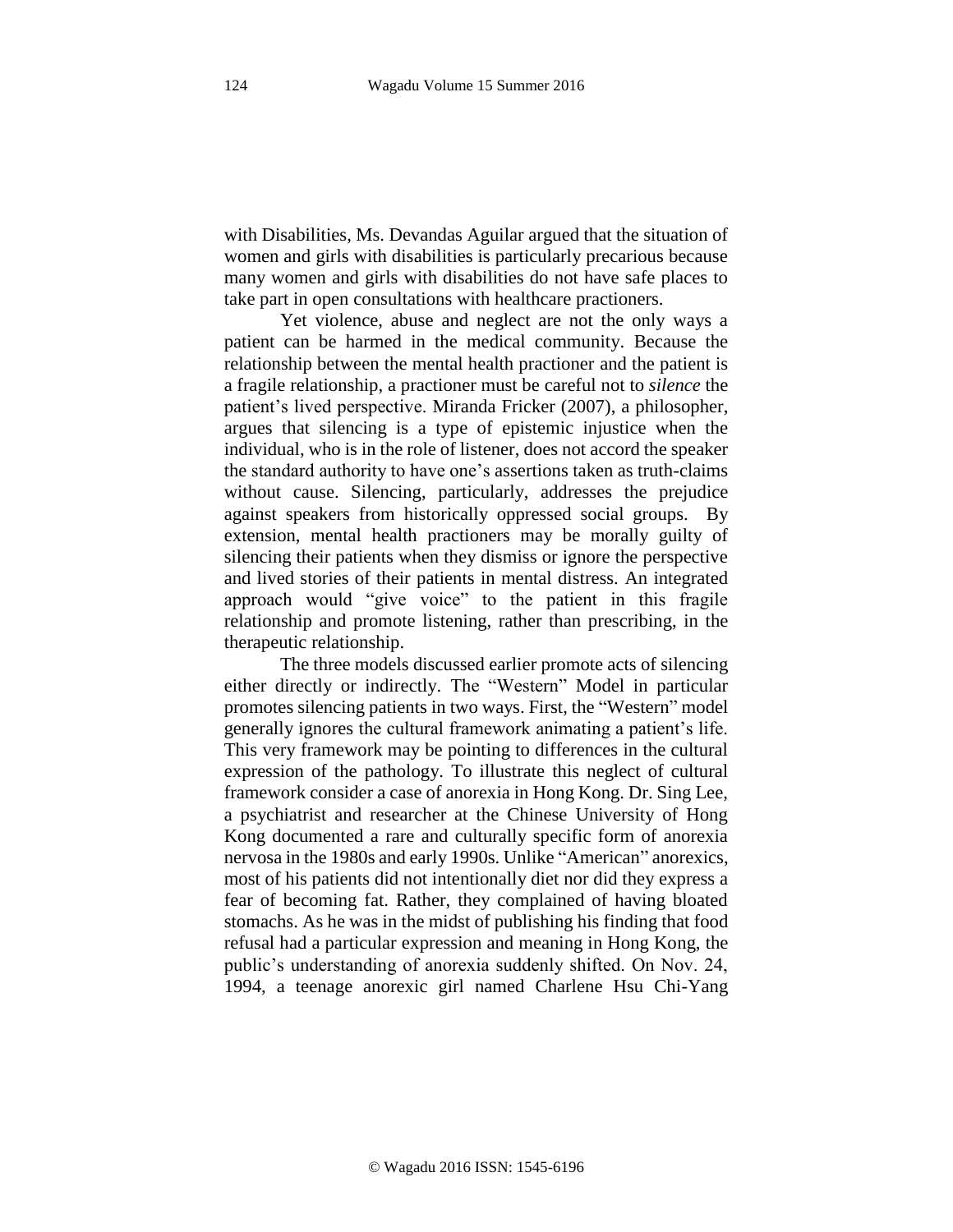collapsed and died on a busy downtown street in Hong Kong. The death caught the attention of the media and was featured prominently in local papers such as "Anorexia made her all skin and bones: schoolgirl falls on ground dead." In trying to explain what happened to Charlene, local reporters often simply copied out of American diagnostic manuals. The mental-health experts quoted in the Hong Kong papers and magazines confidently reported that anorexia in Hong Kong was the same disorder that appeared in the United States and Europe (Watters, 2010, chapter 1). The journalists in this case, then, silenced the cultural framework animating the lives of the young women Dr. Lee had observed. Rather than take into account the difference of the cultural expression of their pathology, the journalists assumed the "Western" condition of anorexia was identical across cultures.

A second way the "Western" Model silences patients is when there is no accurate translation of the cultural expression of the pathology into a "Western" framework. Silencing can occur in these cases as well because culture presents an "untranslatable barrier" for practioners. "Zar" illustrates the difficulty of translating across cultural barriers. Diriye Abdullahi, a native of Somalia, describes zar as a dance of spirits, or a religious dance (Watters, 2010b). The zar is a spirit dance inspired from old African deities, a form of what we describe in the "West" as "voodoo." Etymologically, the word "zar" is from the word for "visitation," referring to being "visited" by a possessing spirit or demon. Many "Western" anthropologists have a tendency to look at possession through a "Western" lens and invariably attribute this strange phenomena to sociological or psychological reasons that lie within their own paradigms. Silencing occurs at this level when this cultural difference is lost because anthropologists assign a "Western" meaning to the practice.

The cultural competency model silences differences in cultural expressions of mental health as well. Unlike the "Western" model, the cultural competency model silences patients by making two assumptions: (1) it appropriates cultural stereotypes and bias about individuals and (2) assumes that one's "culture" is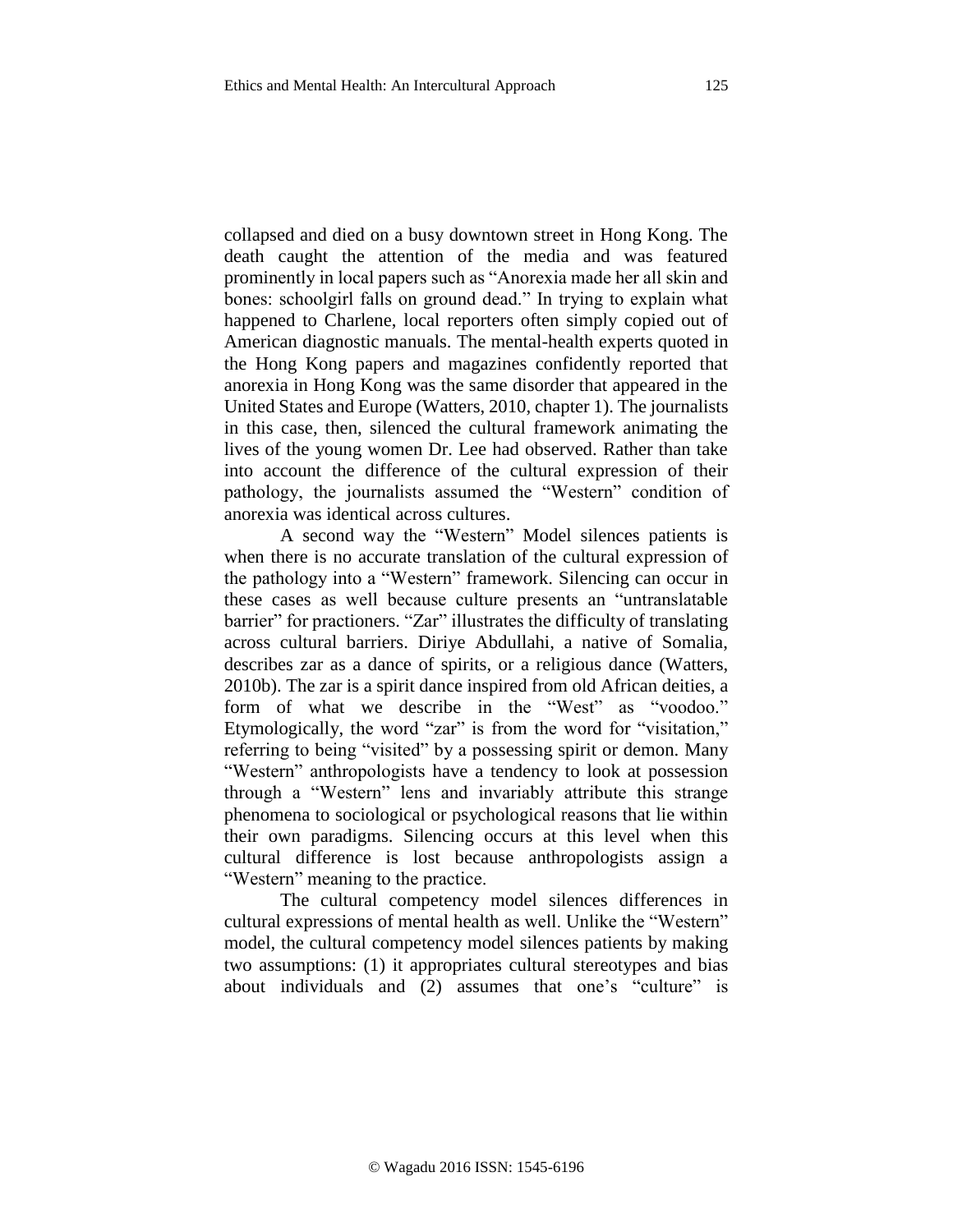homogeneous or static. Kleinman and Benson (2006), in their article "Anthropology in the Clinic: The Problem of Cultural Competency and How to Fix It" present the following case study to highlight these two problems with this model. A widowed Mexican man, who is HIV positive, lives in California with his four-year-old son, who is also HIV positive. But the man has not been bringing the child in regularly for care. Using the cultural competency model, clinicians assumed that since the man is from Mexico, he has a different cultural understanding about HIV. An anthropologist was brought in and spoke with the man. The anthropologist discovered that the man was a very-low-paid bus driver, often works night shifts, and cannot take his son for treatments. The reason the man had missed appointments had not been because of a different cultural understanding of HIV as the clinicians had assumed. The clinicians had used a static understanding of culture to silence their patient rather than recognize his local, lived world. It is in this sense that the cultural competency model assumes a static understanding of "culture" rather than a "local" understanding. Anthropologists have cautioned against using this notion of "culture" in practices, because the idea of one's culture cannot be found in large data sets. To the contrary, culture can only be understood in the particular (Watters, 2010, p. 139). Because of this, the cultural competency model appears to be detrimental to a patient's health.

Finally, the holistic model is guilty of silencing the patient by forcing the adoption of a new "worldview" that is not shared by the patient. This shift in a worldview can be painful and difficult for the patient, and inadvertently cause more harm than good. In 2006, Lazarus conducted interviews with 25 individuals who were defined as either (a) people working in health and education contexts who were connected to Native American healing systems and practices or (b) individuals who had particular expertise working within Native American communities in health or education settings (p. 525). In this study, individuals often reported the need for the recognition of local differences to challenge dominant worldviews. The holistic view, like the "Western" Model, replaces one dominant view with another, and as a result cannot accommodate a diversity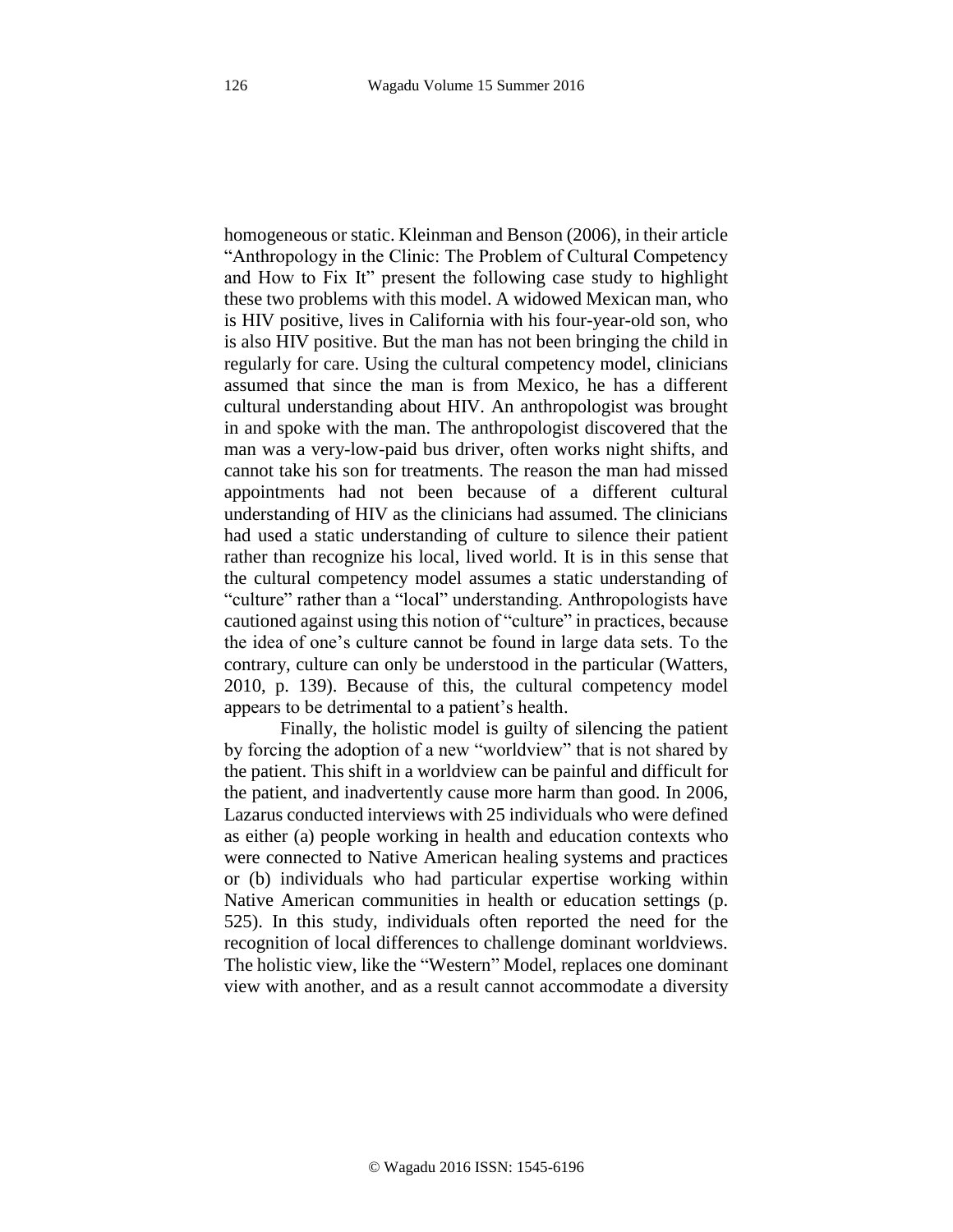of local worldviews. Thus, the holistic model silences the patient by forcing a shift away from the local to the general or holistic perspective for heath.

In sum, the "Western" model, the cultural competency model and the holistic model provide a mental framework that can promote silencing of the patient's lived local world. In mental healthcare, this silencing may contribute to relapse and social isolation in practice. From the perspective of moral philosophy, silencing constitutes an injustice, and so is not acceptable. Since these three options are flawed, we are left with the fourth option: the integrated alternative. This option, however, may only be morally permissible rather than morally obligatory. Stated differently, if the claim that we have a strong moral obligation to adopt the integrated alternative cannot be defended, then we should conclude that a model which integrates local cultural differences with biomedical benefits can only be suggestive rather than prescriptive. Whether this strong obligation can be defended is what I will now address.

#### **Are we morally obligated to adopt the Integrated Model?**

In this section, my aim is to provide arguments for two moral obligations to adopt the Integrated Model. I begin by presenting the "positive" obligation to promote good health to provide reasons to adopt the integrated model of mental health. Next, I turn to the stronger, "negative" obligation facing all mental health practioners: the harm principle. Both the positive and negative obligations, then, will provide the requisite moral reasons for mental health practioners to consider adopting the integrated alternative in practice.

#### *Promoting Good Health*

The most familiar ground for claiming that we have an obligation to promote good health for the public is *beneficenc*e (Powers & Faden, 2006; Institute of Medicine (USA), 2003; Thomas, Sage, Dillenberg & Guillory 2002; Nuffield Council on Bioethics, 2007; Kass, 2001; Venkatapuram, 2011; Gostin, 2012). If the Integrated Model can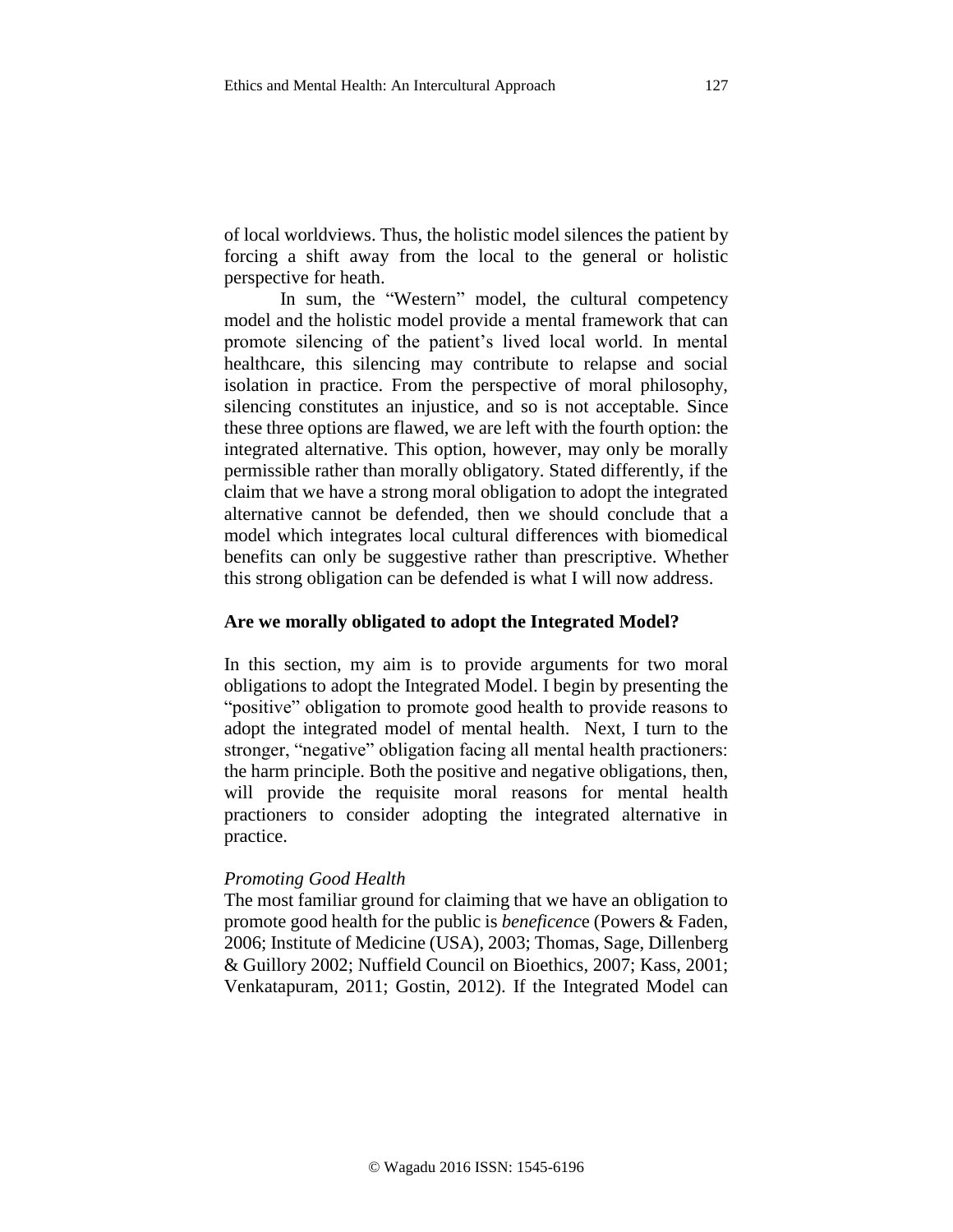demonstrate that it provides a more beneficent way to alleviate a patient's distressing symptoms, then morally we ought to promote this alternative. This seems reasonable when those in need may "live in two worlds" due to the legacy of colonial aggression. Their need to have treatment that resonates with both lived worlds calls for our adoption of a more promising kind of treatment, and the integrated model does just this. It does this first, because it adapts medical diagnosis and practice to local understandings with recognized existential meaning, and second, because it incorporates those local understandings into therapeutic practice.

The promotion of good health need not be limited solely to the individual. Communities, like individuals, are also vulnerable to forms of social, historical, political and economic colonizing frameworks. Various social and political institutions may only allow one dominant worldview to the detriment of the community members. At the national level, nations may only tolerate rather than promote practices that provide active social roles for those facing mental health issues. Only when they change their policies and institutions to promote group cohesion rather than social isolation, do their communities benefit. Thus, beneficence for the whole community provides secondary reasons to consider the integrated model of mental healthcare.

A case which illustrates the positive obligation to promote good health for the community is the decriminalization of drug use in Portugal. In 2001, Portugal decriminalized "the acquisition, possession, and personal use of small quantities of all psychoactive drugs, including heroin and cocaine" (Laqueur, 2014, p. 1). This shift in strategic practice from a penal approach to a therapeutic approach to drug abuse devoted "additional resources for the prevention, treatment, harm reduction and the social reintegration of drug users" within society (Ibid, p. 5). The "National Strategy" appropriated a humanistic and health-oriented approach that recognized the "addict" as an individual who was a "sick person" rather than as a "criminal" (Ibid). This removal of criminal penalties de-stigmatized the users and encouraged treatment. As a result of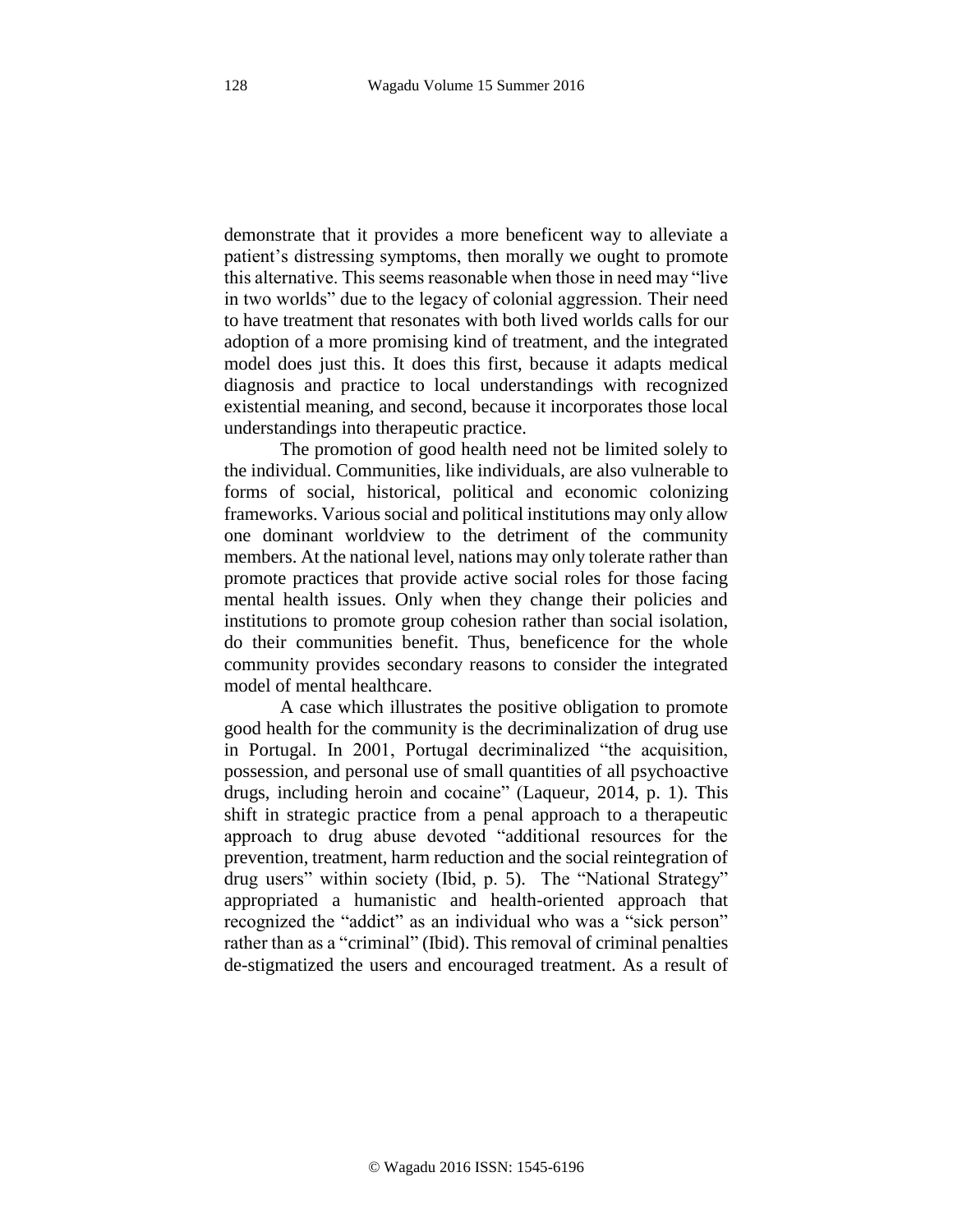this beneficent political change for their country, Portugal witnessed the number of individuals receiving treatment increase (Ibid, p. 23).

These points provide support for our positive obligation to promote the health and well-being of individuals within our shared community. The integrated model, understood as a blending of our contemporary understanding of brain biochemistry with the practices and traditions of a region that help make up a local worldview – whether that worldview includes the belief in zar by a Somalian or the belief in demons by an evangelical Christian living in Mississippi – should be adopted if the treatment outcomes for the patient are more likely to be beneficial. Thus, if the integrated alternative can provide better care for patients, then we should make use of the integrated model as an option for mental health treatment. The argument for the obligation to adopt the integrated alternative, however, need not stop here. These points express our positive obligation toward others, and pave the way for a more powerful argument recognized in medicine from the beginning of its history – the argument not to harm.

### *First, do no Harm*

 $\overline{\phantom{a}}$ 

The Latin phrase, *primum non nocere* (first, do no harm), articulates the ground for the moral claim of *non-malificence* for medical practioners for over the last 500 years (Miles 2004; Hulkower, 2010, p. 41). This part of the "Oath," which is commonly referred to as the Hippocratic Oath, has been attributed in folk history to the Greek medical doctor Hippocrates, who charged health practioners to "abstain from doing harm."<sup>2</sup> Hippocrates, who according to legend could trace his ancestry back to Asclepius, the god of medicine and healing, emphasized in his writings that physicians should take the least damaging approach to treatment (Hulkower, 2010, p. 43). His writings are known for his emphasis on not only the need for empirical scientific investigation, but also the need for the

<sup>2</sup> According to Orr et al. (1997) it was Ludwig Edelstein (1902-1965) who provided evidence that the Hippocratic Oath may actually be the work of the followers of Pythagoras of Samos. In common folk history, however, the Oath is still attributed to Hippocrates.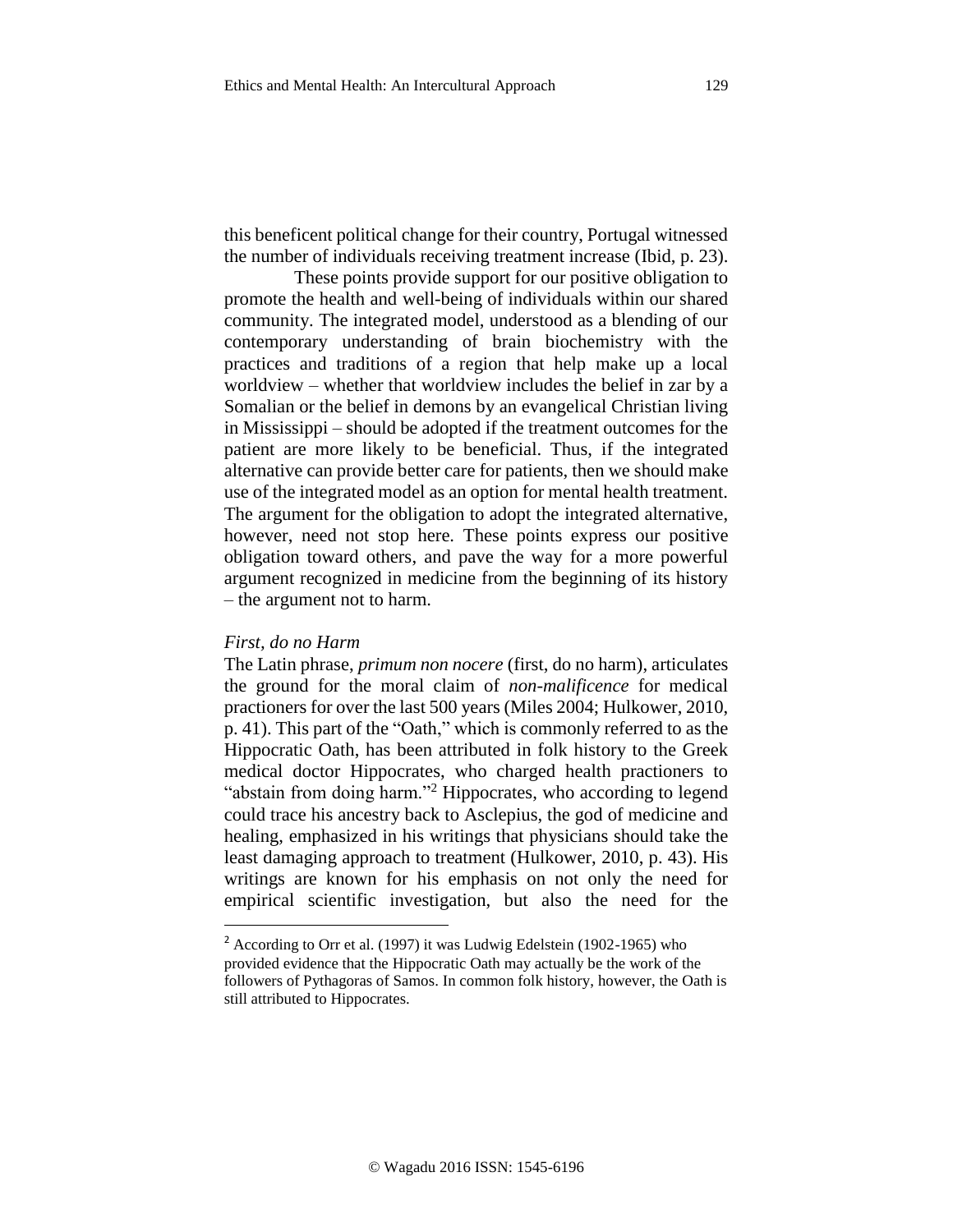importance of providing patient-centered medical care. Thus, to base one's notion of treatment only on scientific investigation is to neglect the second aspect of Hippocrates' charge to care for the patient: "I will do no harm or injustice to them" (Ibid).

Most moral theories prescribe strong "negative" duties or obligations not to harm others. If we do harm someone, then we must make amends for our actions. Furthermore, if we have evidence that a certain practice or treatment causes more physical harm or psychological distress, then we are obligated to cease that practice or treatment. Ignorance is not a defense. If we are not aware that we are causing or have caused harm, then, once we become aware, we must stop causing the harm and make up for the wrong action committed. If any of these reasons are morally right, then we have a negative duty to change our course of action. If all of these reasons are right, then our moral obligation to consider alternative models of mental health treatment is very strong.

Some might argue that there is no evidence of the psychological harm that they cause, and thus, their ignorance frees them of any moral obligation to consider alternative treatments. In this case our culpability in a patient's psychic harm is diminished because we were ignorant of the harm we were causing. I think the following analogous case study prompts serious reconsideration of a defense of harm caused by ignorance. In 2011, Köhler and researchers provided evidence of the harm in genital surgery performed on members of the intersex community with "XY disorders of sex development (DSD)" at birth to the medical community. While reports of harm have been well known for years by advocates, this "official study" provided strong evidence that genital surgery at birth should stop being practiced. Researchers found in their study, for example, that seventy percent of "XY DSD females" had problems with sexual desire and forty-seven percent of this same group experienced dissatisfaction with clitoral arousal. Moreover, seventy percent of individuals with androgen insensitivity syndrome (AIS) experienced dyspareunia. Researchers concluded that not only should care be included for these patients, but also that "constructive genital surgery should be minimized and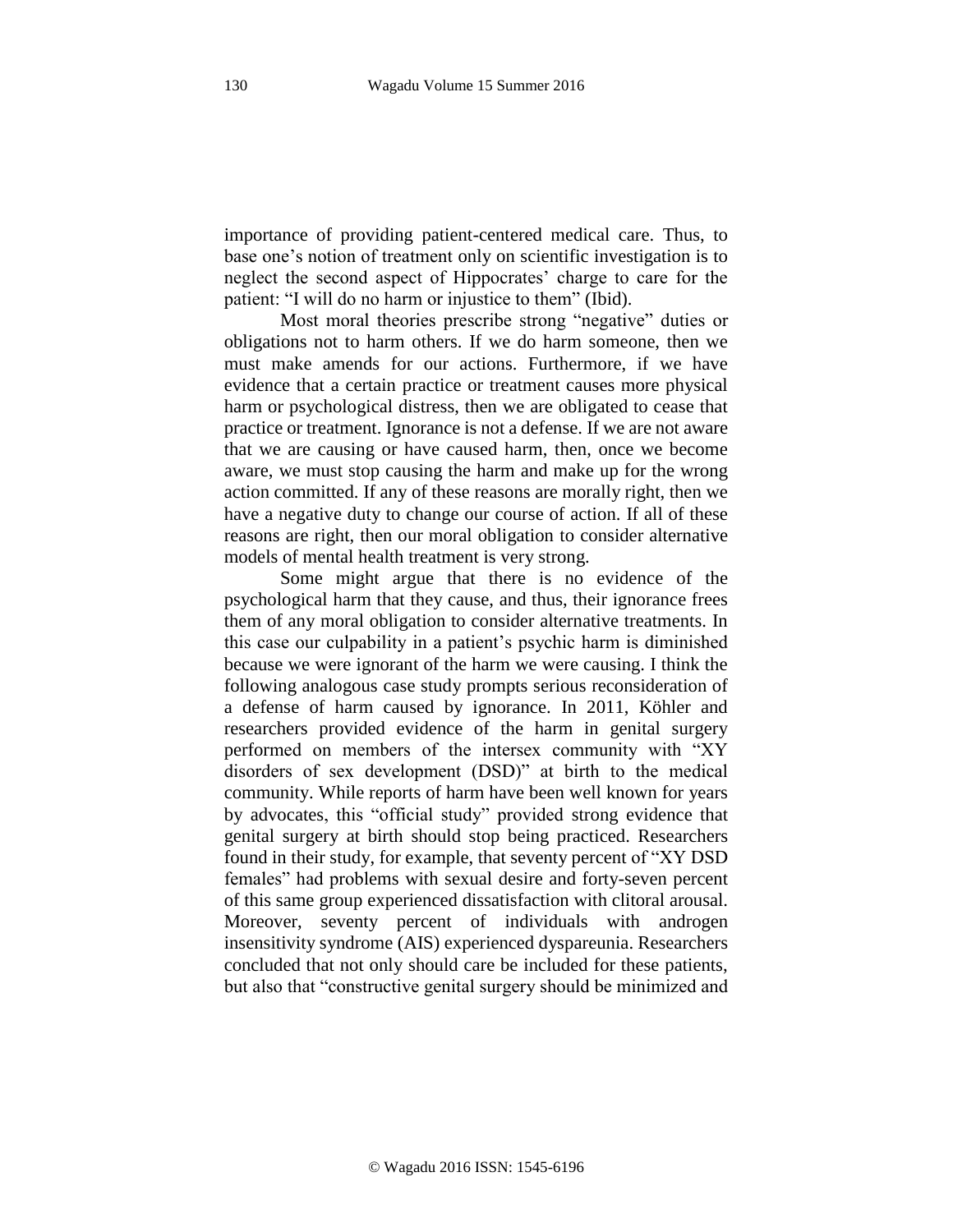performed mainly in adolescence or adulthood with the patients' consent" (Köhler et al., 2011). Additionally, researchers recognized the need for a shift in psychological treatment and argued that "multi-disciplinary care with psychological and nonprofessional support (parents, peers, and support groups) should be mandatory from child to adulthood" (Ibid). While medical practioners had assumed that the birth surgeries they were performing were beneficial to their intersex patients, they had been acting in ignorance of the harm they were causing. This official report has made that harm transparent. Similarly, as discussed in the introduction of this paper, the World Health Organization has found that those countries with the most resources devoted to mental healthcare (such as the United States and those in Europe) have the most troubled and socially marginalized patients. Are we not then obligated at least to consider alternative options if we already know that what we are doing is not working?

Others might argue that the harm of neglecting to use an integrated approach may be an unintended consequence rather than a form of maleficence. The argument might go as follows: since the mental health practioners are only trained in providing pharmacological drugs and "Western" treatments, they are not culpable of any psychological distress or trauma that may occur as a result of treatment. While this argument is familiar, its weakness becomes obvious when we consider the following analogy. For instance, if I am a public high school biology teacher living in Oklahoma, and I also happen to have been taught and believe in Creationism, and choose only to teach what I have been taught, know and believe, then my actions have the unintended consequence of promoting ignorance in my students. I am at least partly responsible for presenting biased information to my students, even if my schoolboard policy allows that I teach this way in my classroom. In a similar vein, we would argue that just because one has not been trained in alternative therapies, and so chooses not to provide alternative options for one's patient, then this lack of malicious intention does not exculpate the practioner from the unintended negative consequences for the patient's mental health.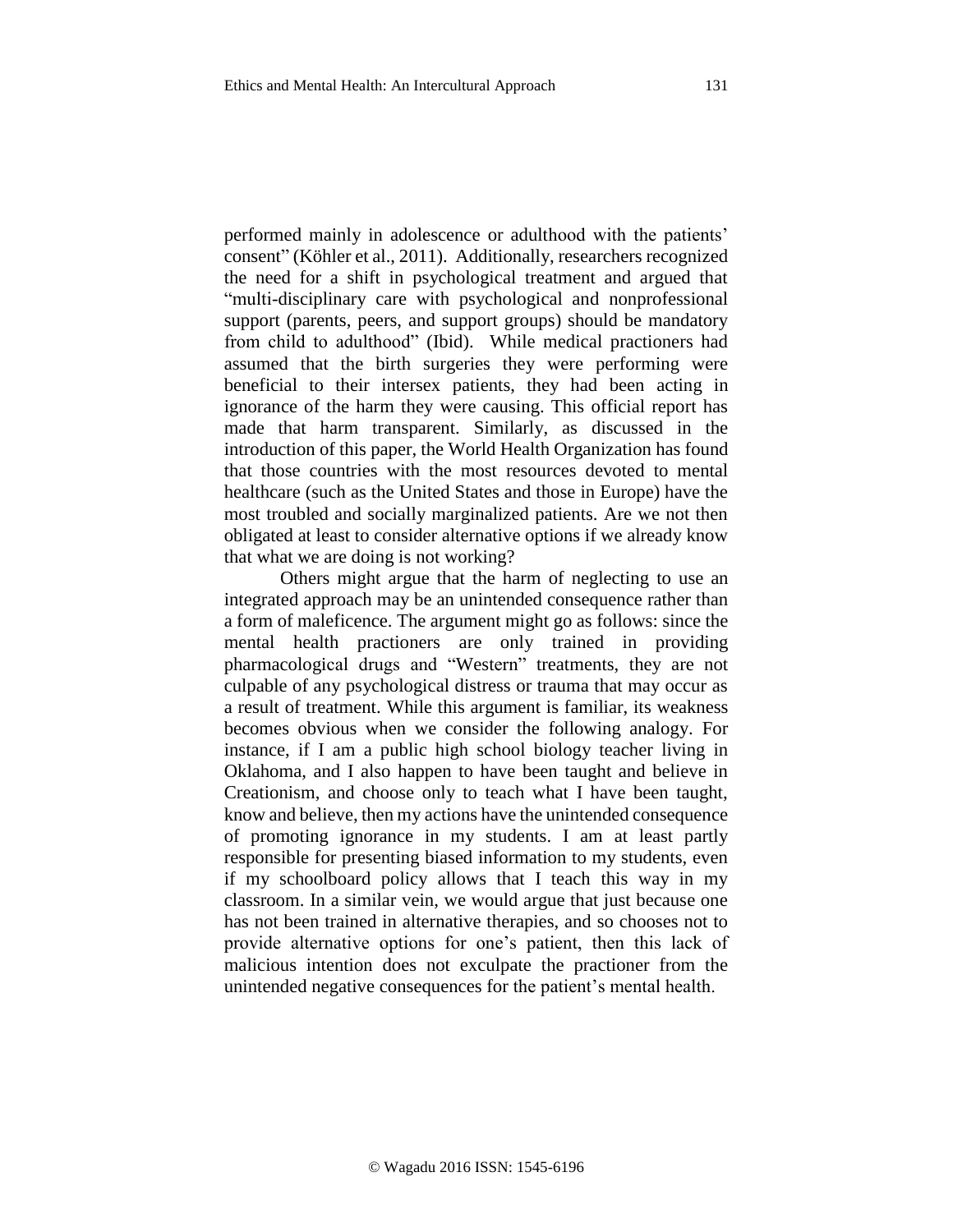Finally, one might consider a different kind of psychological harm that can occur in mental healthcare: the interpersonal harm that can be caused by silencing or by paternalistic practices. When a practioner silences her patient by not listening to the patient's perspective, or is guilty of paternalistic behavior by assuming she knows what is best for her patient, even though her patient disagrees, this practioner is committing acts of interpersonal harm. The negative obligation not to commit interpersonal harm may be considered a weaker claim in this overall series of arguments, but it should not be considered a lesser claim. An integrated approach provides a buffer against acts of interpersonal harm by its very model: the safe space for the patient's voice and perspective is integrated into the very framework.

#### *Responsibility in Mental Health*

Beneficence and the harm principle give us grounds to think that we have obligations to be responsible in mental healthcare practice. Further, they provide reasons for us to consider adopting possible alternative models of mental health such as the integrated model of care. There might, however, be one final hold-out objection. It could be argued that we still do not have enough evidence to adopt a change in our system. In response, I wonder whether this rebuttal gives us a reason not to consider the local lived world of the patient. I would think that it does not for the following reason: the questionable degree of epistemological uncertainty does not excuse inaction. Given the drawbacks of the alternatives, and the promise of the integrated model, the epistemic uncertainty in question is too insignificant to prevent action. The next steps for action would depend upon the relative psychological, physical and economical costs of adopting an integrated model versus those same costs of continuing the established biomedical narrative already in place.

#### **Conclusion**

The World Health Organization study points to the limits of "modern Western medicine" for care of the self. We must remember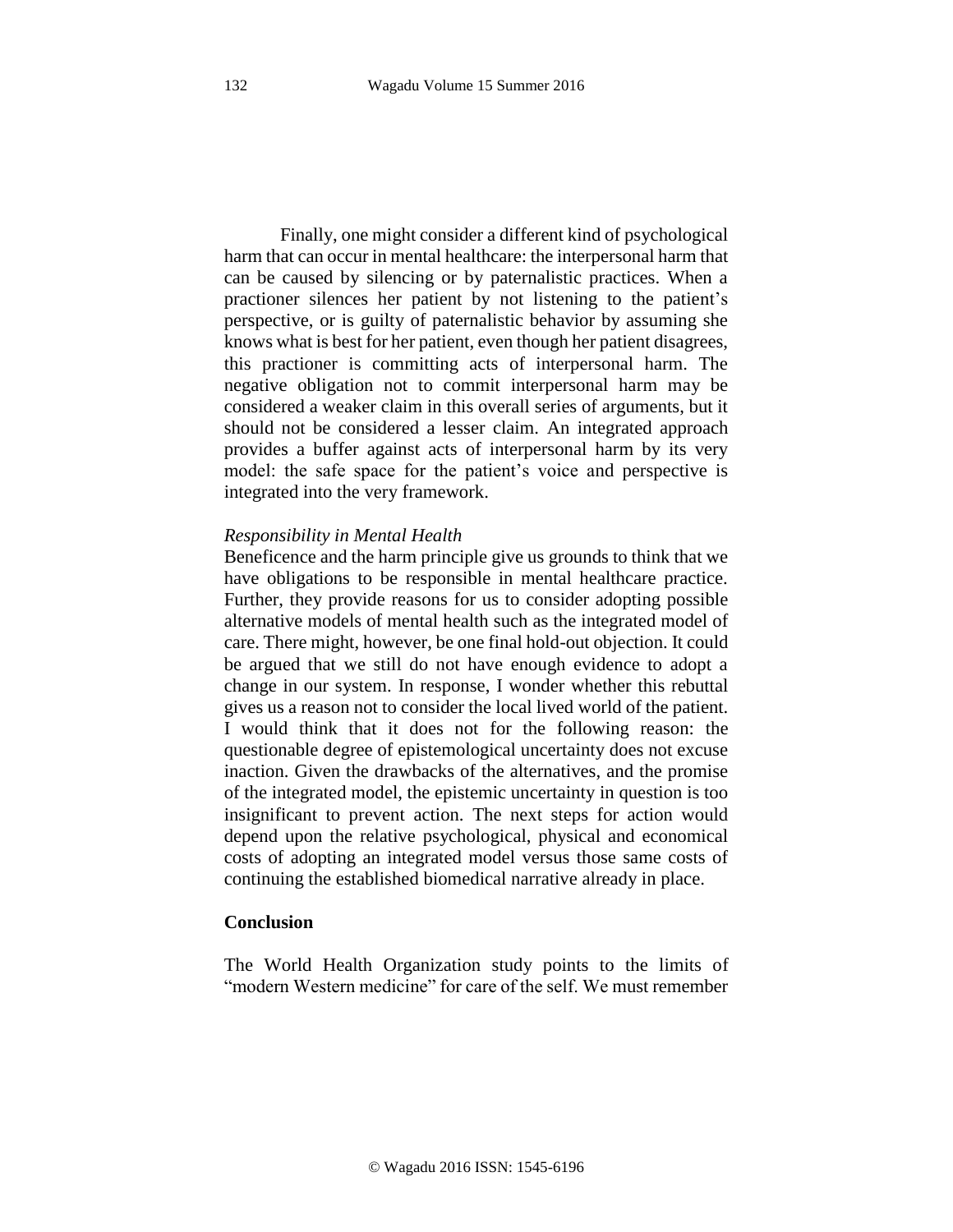that psychiatry cannot be equated with neurobiology (Rutten et al., 2013). McGruder's results of her Zanzibar study provide an answer to the tension that has perplexed so many practicing in global mental healthcare. Her research specifically demonstrates the need and the urgency to question the sole authority of the biomedical narrative.

The biomedical narrative of global mental health care has incorporated the colonizing power of theoretical frameworks in therapeutic practice. These models – the "Western," the Cultural Competency, and the Holistic – have a tendency to dominate and silence the local, lived world of the patient. The integrated model of mental health, by contrast, offers a de-colonizing model that creates a space for the patient's voice to be heard and designates an active ongoing role within the patient's social group. My hope in this paper has been to provide a multi-layered argument for why we have strong obligations to implement the integrated model as a viable alternative for our current practices. These obligations have been both positive – the need to promote health and well-being – and negative – the need not to do more harm than good. Both of these obligations grant the moral foundation for our choices from here. Choosing not to silence, but to listen, really listen, is the first step in moral change.

Finally, by adopting an integrated model of mental health, we must be careful not colonize the local views of the one in need for care due to a destructive power relation between the practioner and the patient. "Speaking-for" their views, rather than "speakingwith" would also be an act of silencing. We must remember that people sometimes "choose" to be silent in order to protect indigenous knowledge from further colonization (Lazarus, 2006, p. 527). Listening can be accomplished by maintaining a self-reflective approach that challenges our own practices and reveals our own colonizing tendencies (Ibid, p. 540). Only then, can the relation between practioner and patient begin to be one of healing. Healing one's suffering, one's trauma, and one's relation to one's community.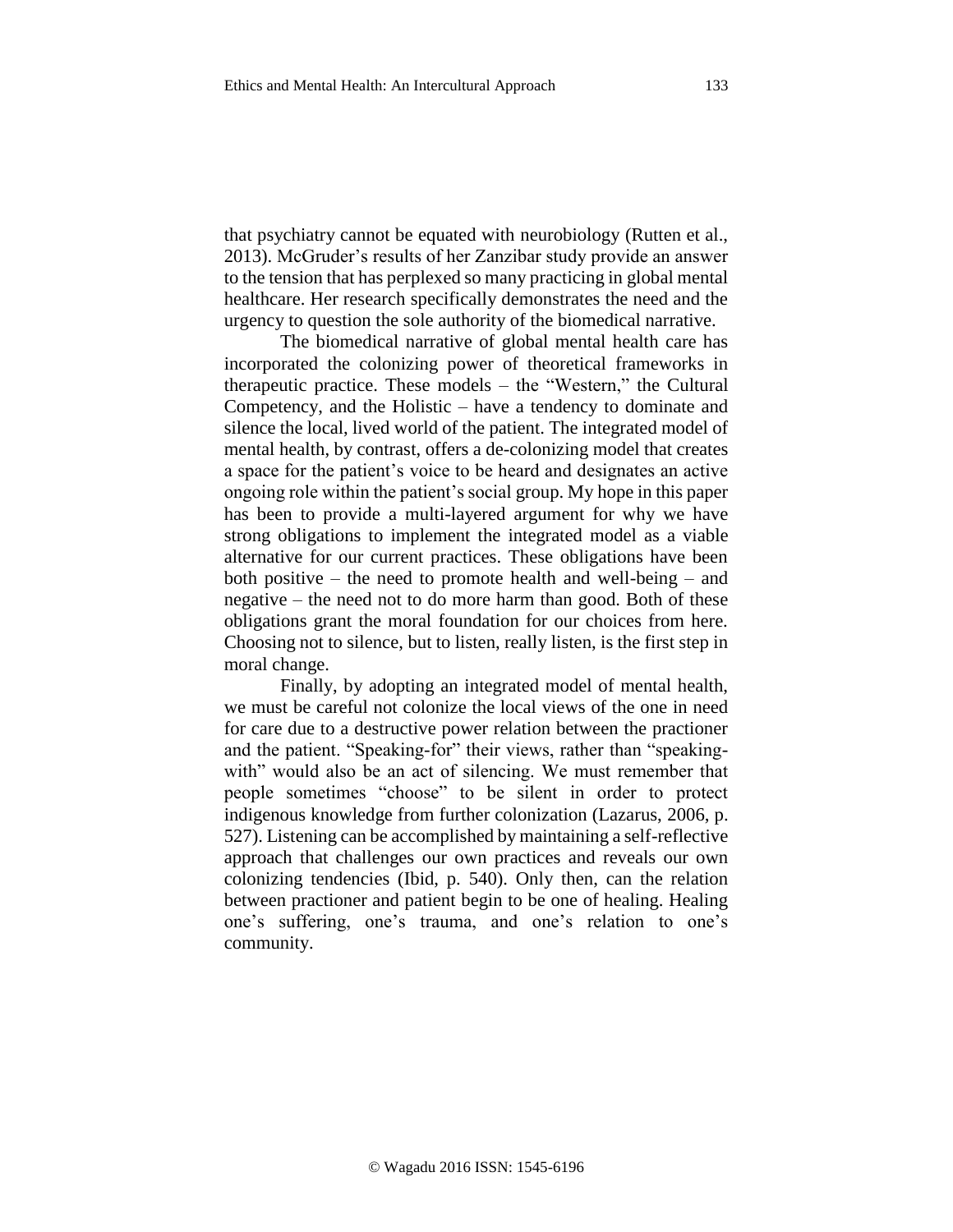### **References**

Bodeker, G.C. (2001). *Traditional Health Systems and National Policy.* London: Research Council for Complementary Medicine. Bracken et al. (2012). Psychiatry beyond the current paradigm. *British Journal of Psychiatry,*  201, 430-434. Conly, S. (2014). Against autonomy: Justifying coercive paternalism. *Journal of Medical Ethics*, 40(5), 349. Disability Rights International. (2015). *Worldwide campaign to end the institutionalization of children. https://www.guidestar.org/profile/52-2035860* Duran, E., & Duran, B. (1995). *Native American postcolonial psychology.* Albany: State University of New York Press. Fasokun, T., Katahoire, A., & Oduaran, A. (2005). *The psychology of adult learning in Africa.* Cape Town: UNESCO and Pearson Education S.A. Fricker, M. (2007). *Epistemic injustice: Power and the ethics of knowing.* New York: Oxford

University Press.

Gostin, L. O. (2012). A framework convention on global health: Health for all, justice for all. *Journal of the American Medical Association*, 307 (19),

2087–2092.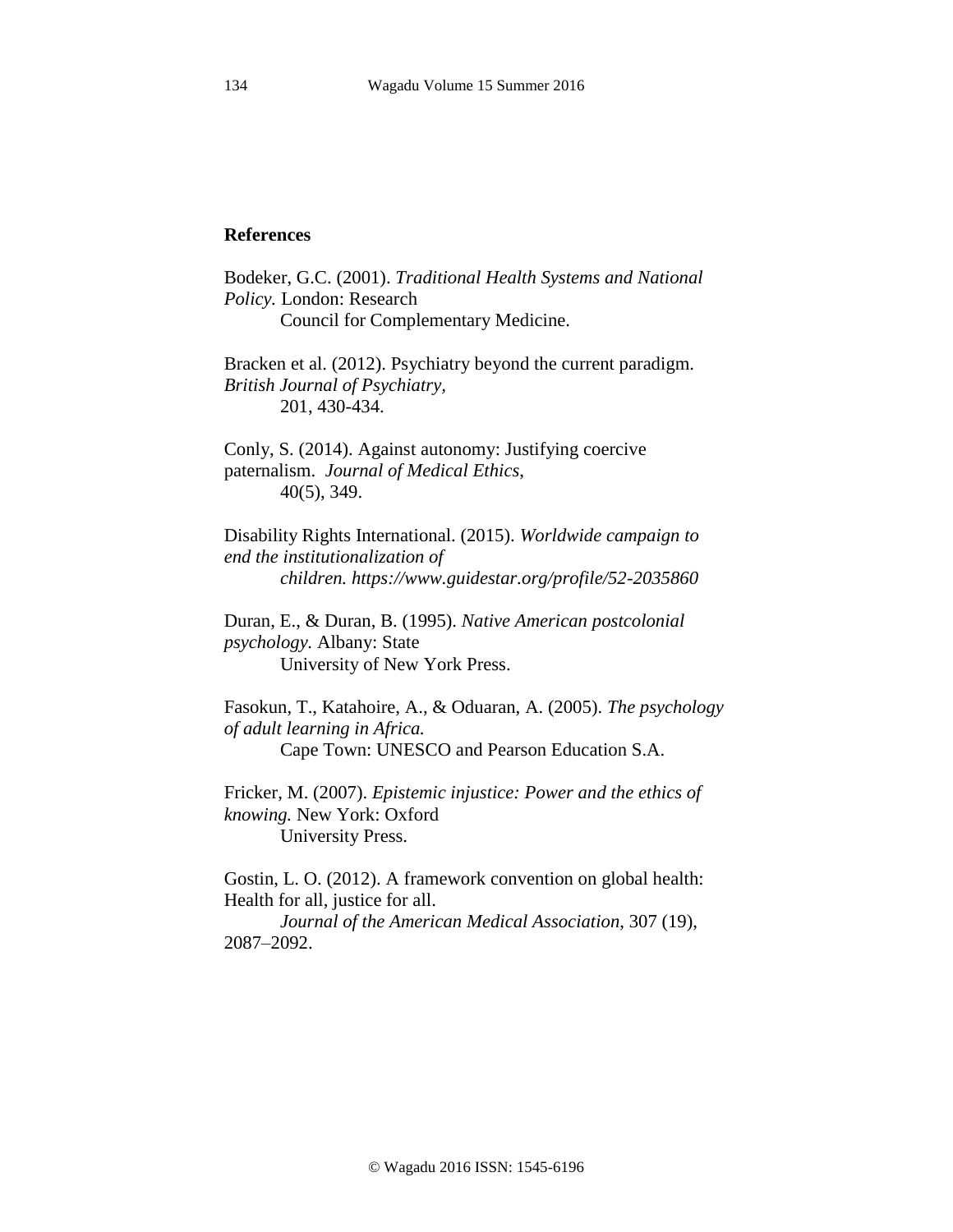Outdated, inauthentic, and yet still relevant. *The Einstein Journal of Biology and Medicine, Commentary,* 41-44.

Institute of Medicine (USA). (2003). *The Future of the public's health in the 21st Century*. Washington: National Academies Press.

Joyce, P.R. (2002). Focus on psychiatry in New Zealand. *British Journal of Psychiatry* (May), 180 (5): 468-470.

Kass, N. E. (2001). An ethics framework for public health. *American Journal of Public Health*, 91(11): 1776–1782.

Kleinman, A. & Benson, P. (2006). Anthropology in the clinic: The problem of cultural competency and how to fix it. *PLoS Medicine* 3(10), 1673-

1676.

Köhler, B. et al. (2012). Satisfaction with genital surgery and sexual life of adults with XY

> disorders of sex development: Results from the German clinical evaluation study." *The Journal of Clinical Endocrinology & Metabolism*, 97 (2), 577-588.

Lane, C. (2012). Anti-DSM sentiment rises in France: Why French psychiatrists and

psychoanalysts are opposed to the diagnostic manual. *Psychology Today* (Sept. 28)*.* 

Laqueur, H. (2014). Uses and abuses of drug decriminalization in Portugal. *Law & Social Inquiry,* 40(3), 746-781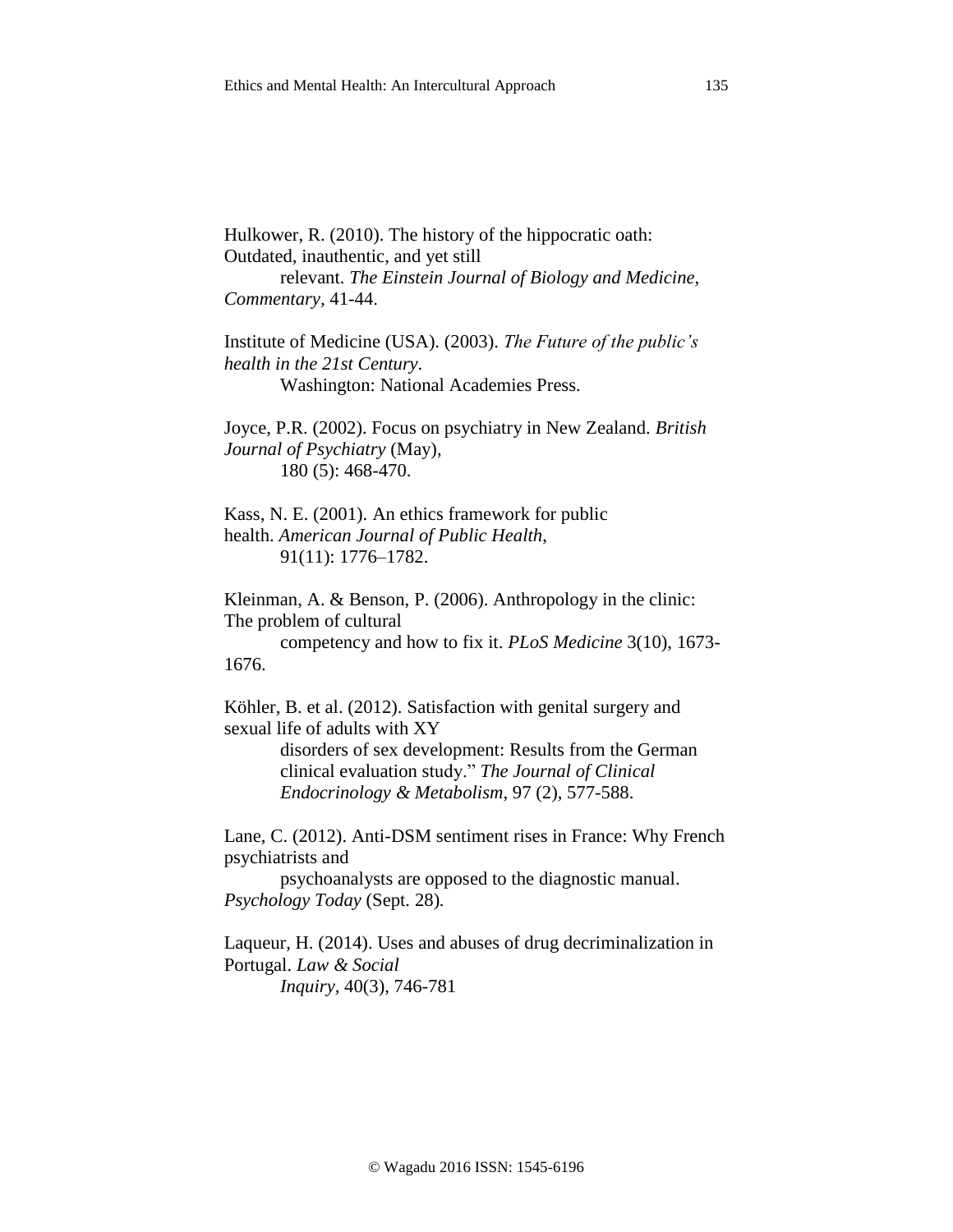Lazarus, S. (2006). Indigenous approaches to health promotion: Challenges for education support

in South Africa. *South African Journal of Psychology,*  36(3)*,* 521-546.

Lustick, M.J. (2015). Rethinking our diagnoses of mental disorders (Letter to the editor,

January). *The New York Times, Sunday Review* from: http://www.nytimes.com/2015/01/22/opinion/rethinking-ourdiagnoses-of-mental-disorders.html?\_r=0

Mathews, E., E. Rosenthal, L. Ahern, and H. Kurylo. (2015). *No way home: The exploitation and* 

*abuse of children in Ukraine's orphanages.* Disability Rights International.

McGruder, J. (2004). Madness in Zanzibar: An exploration of lived experience. In J.H. Jenkins & R.J. Barrett (Eds.) *Schizophrenia, culture, and subjectivity: The edge of experience* (255-281). New York: Cambridge University Press.

Miles, S.H. (2004). *The hippocratic oath and the ethics of medicine*. New York: Oxford University Press.

Mill, J. S. (1869). *On liberty & other essays* (2nd ed.). J. Gray (ed.), New York: Oxford University Press, 1998.

Mont, D. (March 2007). *Measuring disability prevalence.* The World Bank. SP Discussion Paper No. 0706.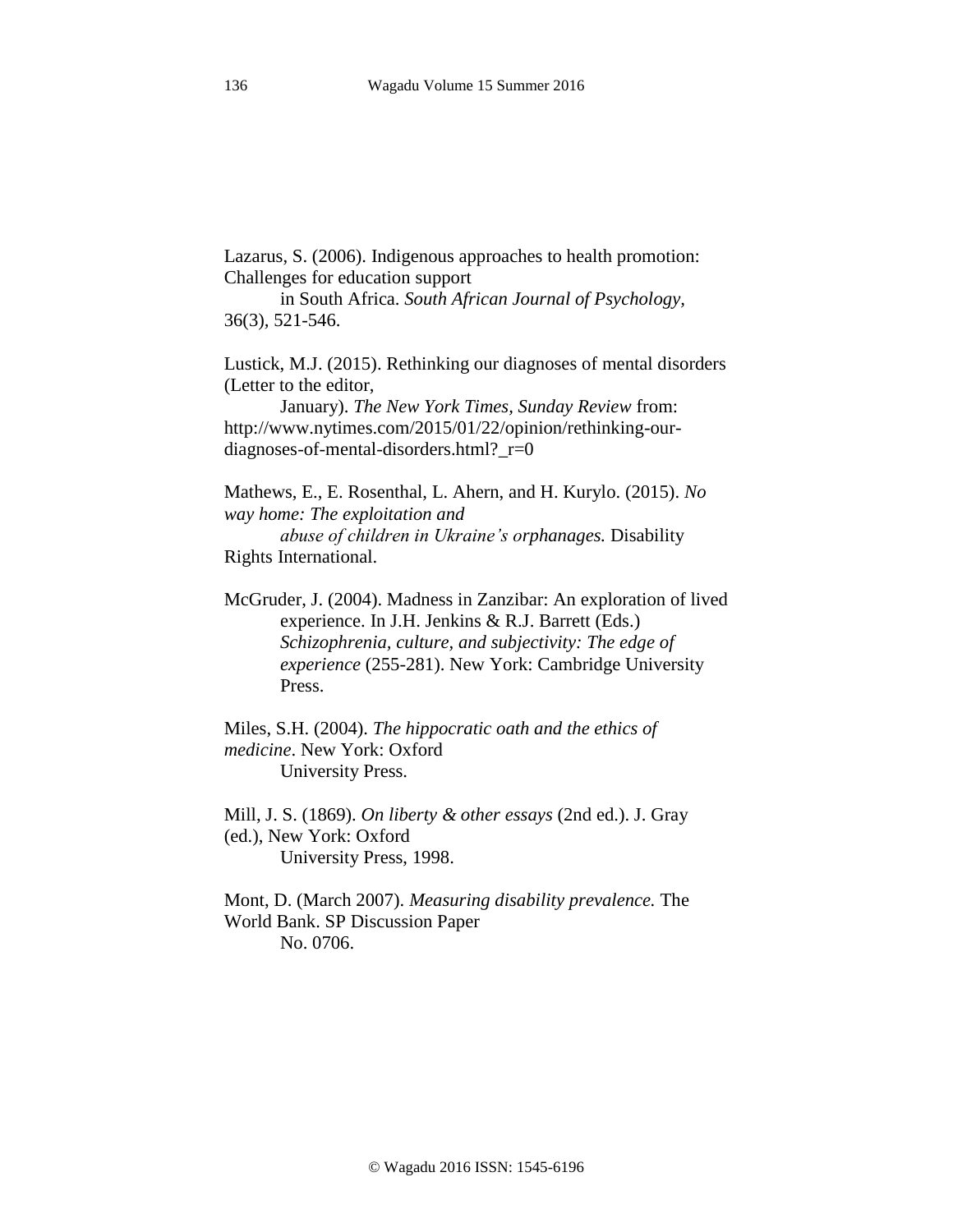National Center for Cultural Competence (NCC), *Georgetown university center for child and human development* from: http://nccc.georgetown.edu/body\_mind\_spirit/framingholistic.html

National Institutes of Health (NIH) *Clear communication – Cultural respect* from: http://www.nih.gov/institutes-nih/nihoffice-director/office-communications-public-liaison/clearcommunication/cultural-respect

Nuffield Council on Bioethics. (2007). *Public health: Ethical issues*. Cambridge: Cambridge Publishers.

Powers, M., & Faden, R. (2006). *Social justice*, New York: Oxford University Press.

Rutten, B.P.F. et al. (2013). Resilience in mental health: Linking psychological and neurobiological perspectives. *Acta Psychiatrica Scandinavica,* 128, 3-20.

Sunstein, C. R. (2013). The Storrs lectures: Behavioral economics and paternalism. *Yale Law Journal*, 122, 1826–2082.

Thomas, J. C., Sage, M., Dillenberg, J. & Guillory, V.J. (2002). A code of ethics for public

health. *American Journal of Public Health*, 92 (7), 1057– 1059.

Watters, E. (2010). *Crazy like us: The globalization of the American psyche,* New York: Free Press.